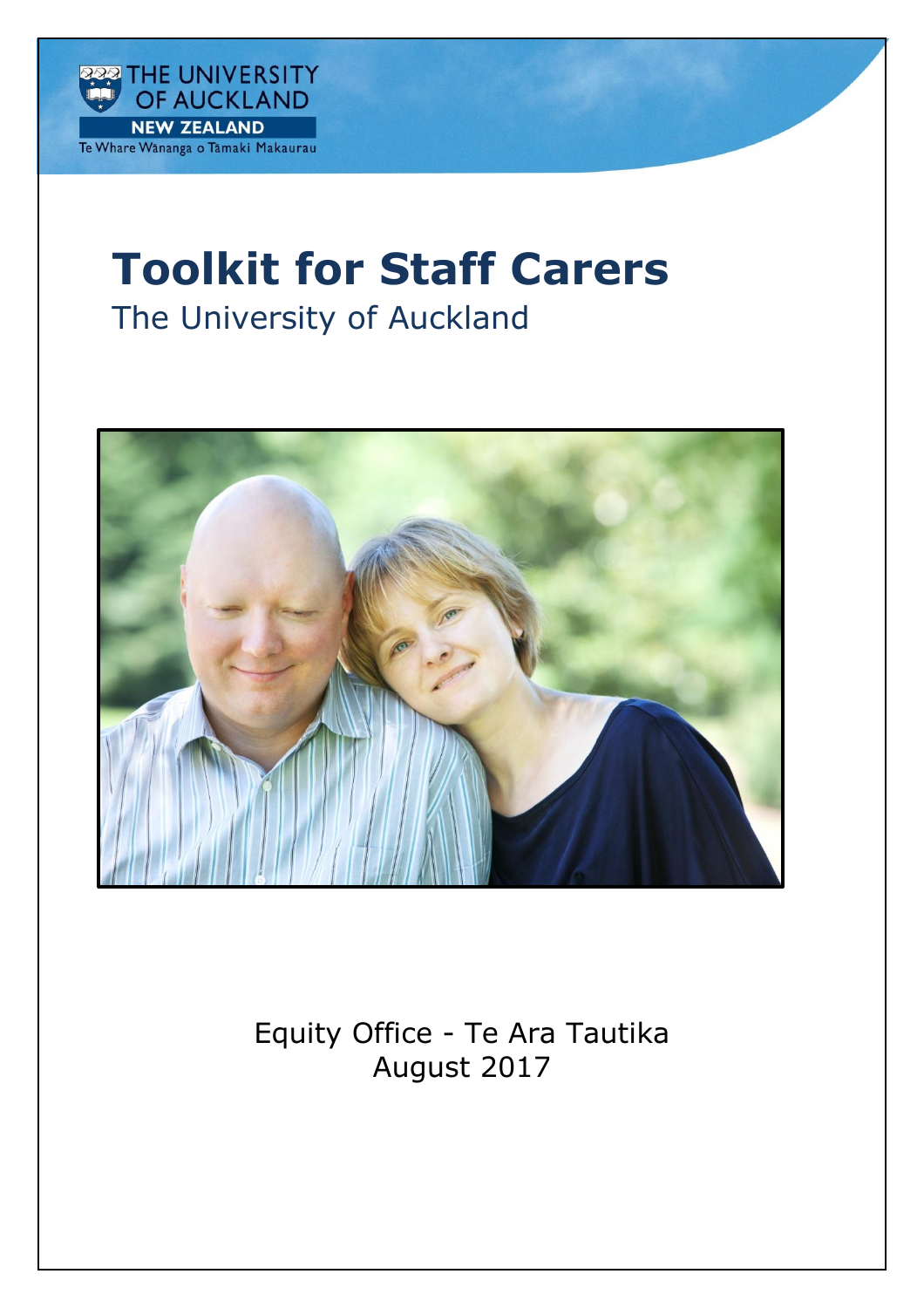# **CONTENTS**

| SECTION ONE: General resources and support organisations  4                |
|----------------------------------------------------------------------------|
| SECTION TWO: Resources for Specific Carer Roles / Responsibilities  6      |
|                                                                            |
|                                                                            |
|                                                                            |
|                                                                            |
|                                                                            |
|                                                                            |
|                                                                            |
|                                                                            |
|                                                                            |
| <b>SECTION THREE: Combining a Carer role and working at the University</b> |
|                                                                            |
|                                                                            |
|                                                                            |
|                                                                            |
|                                                                            |
|                                                                            |
|                                                                            |
| SECTION SIX: Returning to work after long term leave  21                   |
|                                                                            |
|                                                                            |
|                                                                            |
|                                                                            |
|                                                                            |
| APPENDIX TWO: Supporting a bereaved colleague  27                          |
|                                                                            |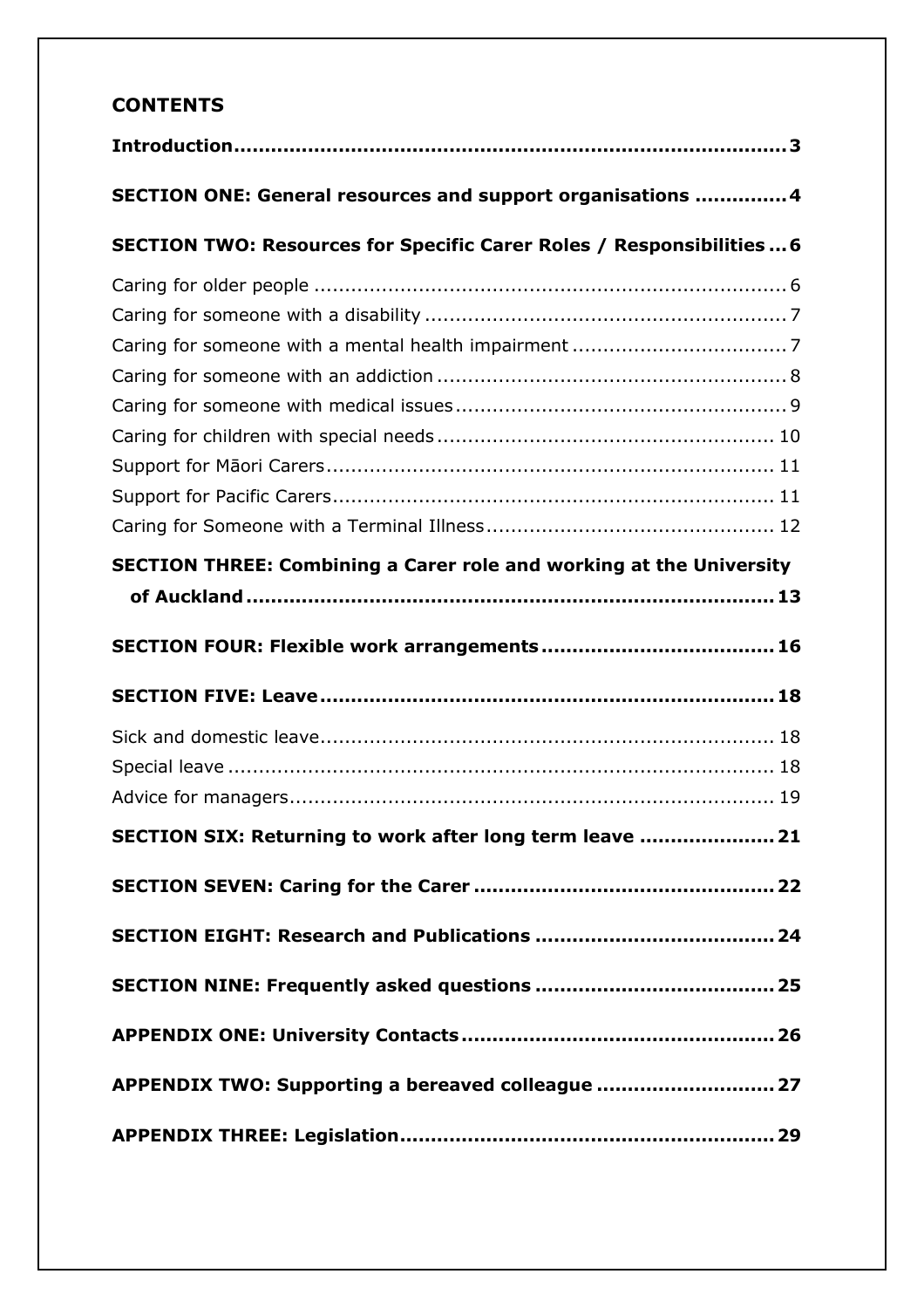## <span id="page-2-0"></span>**Introduction**

Many staff will, at some stage of their career, combine work with primary or secondary Carer<sup>1</sup> roles. *The NZ Carers' Action Plan 2014-2018* notes that changes in demographics and medical advances will inevitably increase the need for support of a wide range of people. This includes the rapidly increasing number of older people as well as younger people with high support needs who are surviving and living longer.

These responsibilities impact both men and women staff despite traditional expectations that women will take a lead in caregiving. Māori, Pacific and staff whose cultural backgrounds emphasise supporting family may have particularly strong engagement in caregiving. The Carer's role as an "interpreter" and communicator to ensure mutual understandings can be vital when there are cultural and language differences between the person being cared for and other health providers. While the role of Carer can be enriching, ensuring a balance between work and carer commitments can be stressful especially when the person being cared for is in a fragile state of health.

The University of Auckland is committed to providing a high quality work environment and developing measures that recognise and respond to the needs of staff including those with family/Carer responsibilities.

*The NZ Carers' Action Plan 2014-2018* defines a Carer as "Anyone who supports a person with ill health, a disability, mental illness, an addiction, or in their old age".

This toolkit<sup>2</sup> is designed to provide practical information and resources for staff with Carer responsibilities, their colleagues and their managers. It also contains advice based on direct experience of Carers at the University of Auckland. The Equity Office is grateful for the candour and generosity of these staff and students who have contributed to this toolkit.

3

 $\overline{a}$ 

<sup>1</sup> The upper-case "C" in "Carers" denotes that the definition in *The NZ Carers' Strategy and Five-Year Action Plan 2008* is being used: *"Anyone who supports a person with ill health, a disability, mental illness, an addiction, or in their old age".*

<sup>&</sup>lt;sup>2</sup> A corresponding toolkit is available for students combining parenting and a career at The University of Auckland [Toolkit for Student Carers](https://cdn.auckland.ac.nz/assets/auckland/about-us/equity-at-the-university/equity-information-staff/information-for-carers/toolkit-for-student-carers.pdf)

Please note both toolkits provide a range of information and will be regularly updated. Where possible links to other organisations that provide support services are included; however this does not imply that the University of Auckland formally endorses these organisations.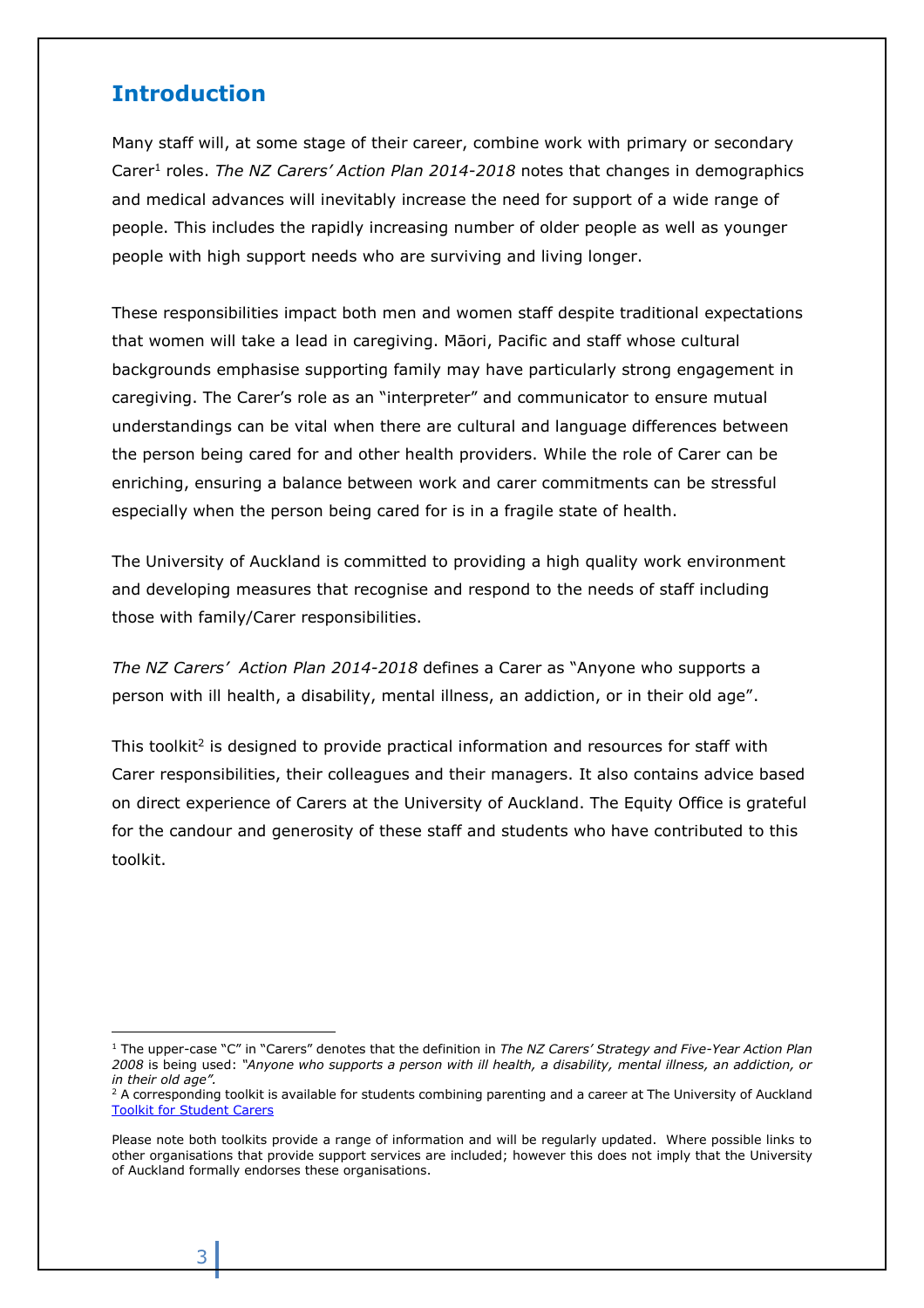# <span id="page-3-0"></span>**SECTION ONE: General resources and support organisations**

Caring for someone and balancing this with work and other life responsibilities can be rewarding and also challenging. Equally, finding information about support services can be daunting, especially for new Carers. This section provides a range of resources that may be of assistance to Carers generally and, where possible, for specific Carer roles, eg, caring for an older person.

#### **NZ Government action plans relating to Carers**

The following publications provide information related to the government's Carer initiatives.

#### Ministry for Social Development

*The New Zealand Carers' Action Plan 2014-2018* is part of a wider government process to improve the choices of parents and other informal Carers so they can better balance their paid work, their caring responsibilities and other aspects of their lives: See Action [Plan](http://www.msd.govt.nz/about-msd-and-our-work/work-programmes/policy-development/carers-strategy/)

The following resources provide practical information for staff Carers at the University and links to other key organisations.

#### **[Employee Assistance Programme](http://www.eapservices.co.nz/) (EAP)**

As part of the University's Health and Wellness Strategy, EAP provides 24-hour access to a confidential, professional service to support and guide staff through personal or work problems. Staff facing difficult circumstances or decisions, personally or at work, can access EAP directly for help to work towards finding a personalised solution and peace of mind.

EAP recognises the reality of human problems in the workplace and acknowledges that most difficulties, including relationship issues, job and career issues, and emotional and family problems, are responsive to treatment.

The EAP service is free and is available to all staff except casual employees. The service is totally confidential and voluntary.

For further information visit [www.eapservices.co.nz](http://www.eapservices.co.nz/) or call 0800 327 669.

#### **[A Guide for Carers,](http://www.msd.govt.nz/documents/what-we-can-do/community/carers/carers-brochure-english.pdf) He Aratohu ma nga Kaitiaki**

Provides practical help for people caring for family or friends who are older or have ill health, a disability or a mental health, alcohol or other drug issue.

#### **[Carers NZ](http://www.carers.net.nz/)**

A national registered charity which provides information, advice, learning and support for families with health and disability. Phone 0800 777 797.

#### **[Ministry of Health](http://www.health.govt.nz/)**

Includes a wide range of information on health topics and available support services.

### **[Health and Disabilities Commissioner](http://www.hdc.org.nz/)**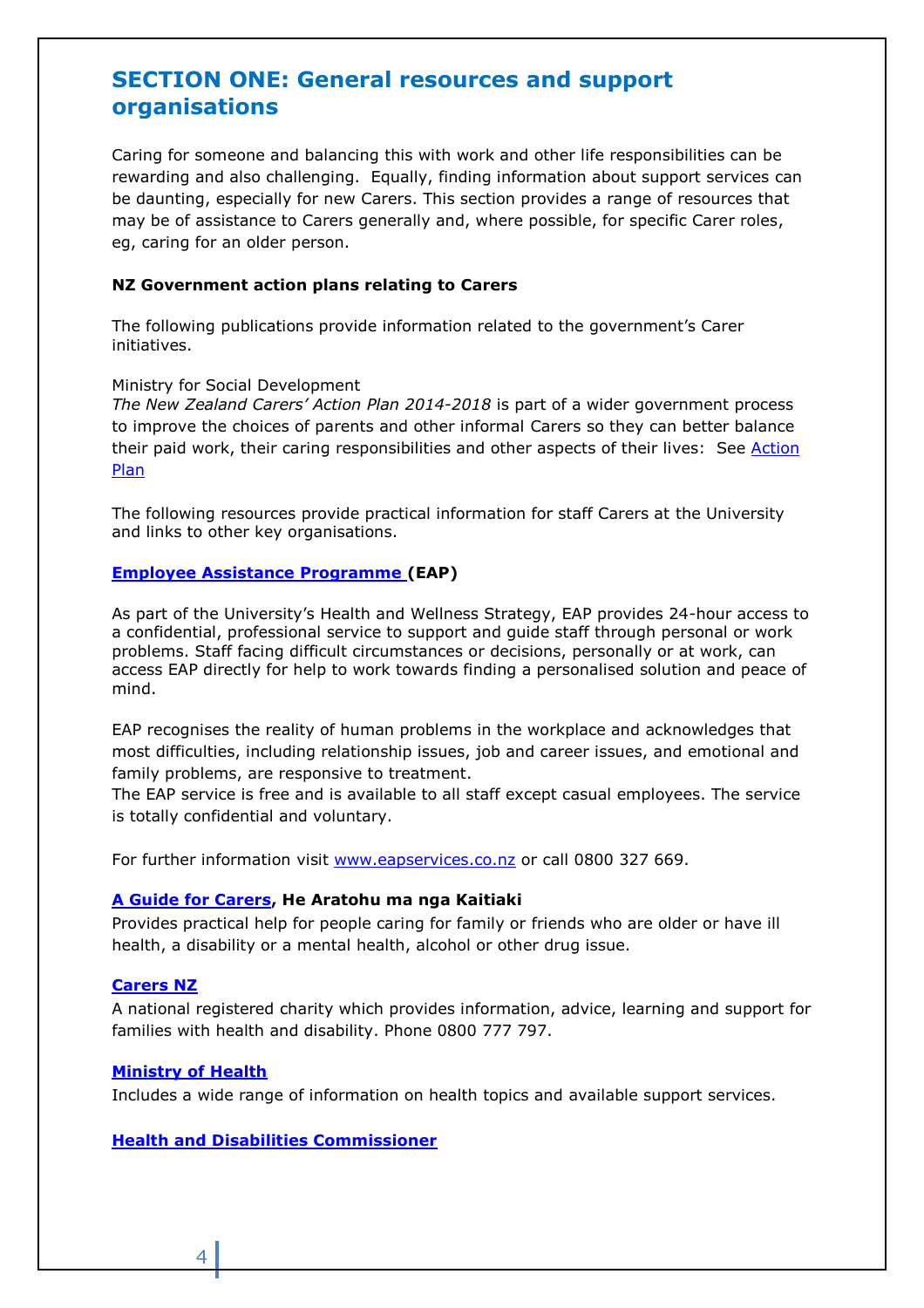Includes the Code of Health and Disability Services Consumers' Rights. Links to other organisations and additional reports and submissions supporting Carers can be found on [Superu's](http://www.superu.govt.nz/) website.

## **[Work and Income](http://www.workandincome.govt.nz/individuals)**

Outlines financial assistance available to disabled or ill people.

## **[Skylight Trust](http://www.skylight.org.nz/)**

Offers a wide range of services to support those facing tough times of change, loss, trauma and grief - whatever the cause, and whatever their age.

## **[Order of St John](http://www.stjohn.org.nz/)**

Provides a number of relevant services such as the 'Caring Caller' and Health Shuttles.

## **[Auckland City Mission](http://www.aucklandcitymission.org.nz/)**

Auckland City Mission provides support to:

- People who are sick
- Isolated elderly
- People with mental illnesses
- People with addictions

They have a team of community social workers who can provide practical assistance and social work support to people in their own homes. By working with people where they live, social workers are able to identify appropriate solutions and review their effectiveness for the individual or family.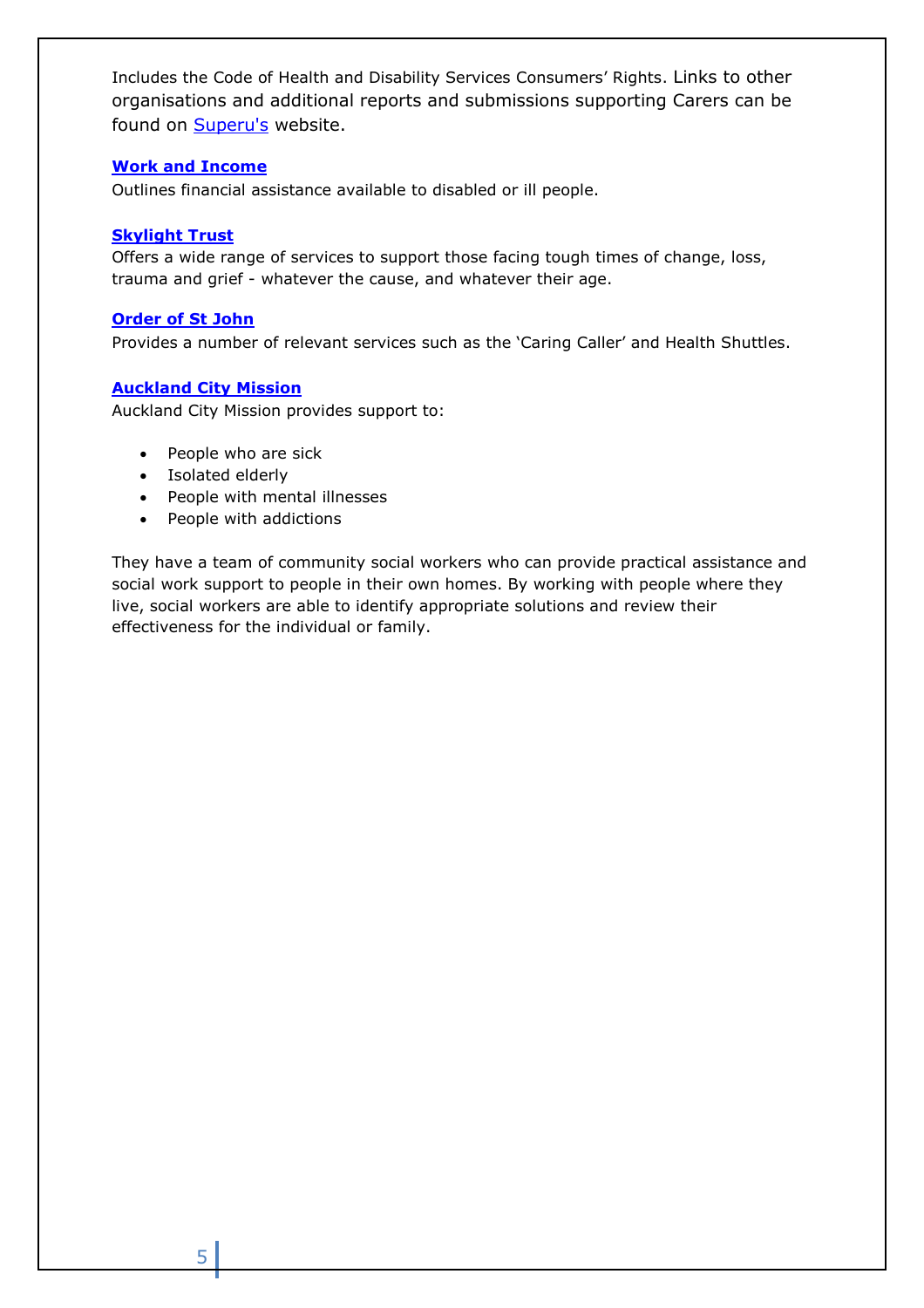# <span id="page-5-0"></span>**SECTION TWO: Resources for Specific Carer Roles / Responsibilities**

The following organisations provide support services and/or information related to caring for people in particular categories. Please note that the first section, "Caring for older people", includes information on resources that may equally apply to younger people with certain conditions, eg, dementia and stroke.

## <span id="page-5-1"></span>**Caring for older people**

An increasing proportion of caregiving is dedicated to older people, and this trend is predicted to continue as the Baby Boomer population ages. Māori, Pacific and staff whose cultural backgrounds emphasise supporting family and the elderly may have particular responsibilities for older people.

While many older men and women are able to continue living independently there may be times where they require some level of caring, eg, through an accident or illness where periods of more intensive care are required. In other cases a gradual decline in health and wellbeing means that ongoing support will be required.

Support services and information related to caring for older people are available from a range of organisations. Terminology includes "adult dependent care" and "eldercare".

#### **[Ministry of Health](http://www.moh.govt.nz/disability) support services**

- "Health of Older People in New Zealand" [www.moh.govt.nz/olderpeople](http://www.moh.govt.nz/olderpeople)
- "Disability in NZ" [Ministry of Health](http://www.moh.govt.nz/disability)

#### **Needs Assessment**

A Needs Assessment to identify a person's support needs and services required, is available for people over 65 years of age. Contact the Older Persons Health unit in **your local [DHB.](http://www.health.govt.nz/new-zealand-health-system/my-dhb)**

#### **[Eldernet](http://www.eldernet.co.nz/Home)**

Eldernet undertakes to provide timely, relevant, and comprehensive information about services for older people in New Zealand. The Eldernet site includes a nationwide database directory and comprehensive information about community groups and organisations, home help services, rest homes, retirement villages, residential care, private hospitals, dementia care, public hospitals and other third age services for seniors.

## **[Mental Health Commission](http://www.mhc.govt.nz/)**

Provides information which may be relevant if you are caring for an older person who has a mental health issue (eg, dementia).

#### **[Inland Revenue](http://www.workandincome.govt.nz/individuals/65-years-or-older/index.html)**

Outlines financial assistance for those over 65 years.

#### **[Age Concern](http://www.ageconcern.org.nz/)**

Age Concern produces publications that promote positive ageing and suggest ways for older people, caregivers and families to keep seniors safe and healthy.

#### **[Access: Home-based Support](http://www.access.org.nz/)**

A national healthcare organisation specialising in home-based healthcare and support.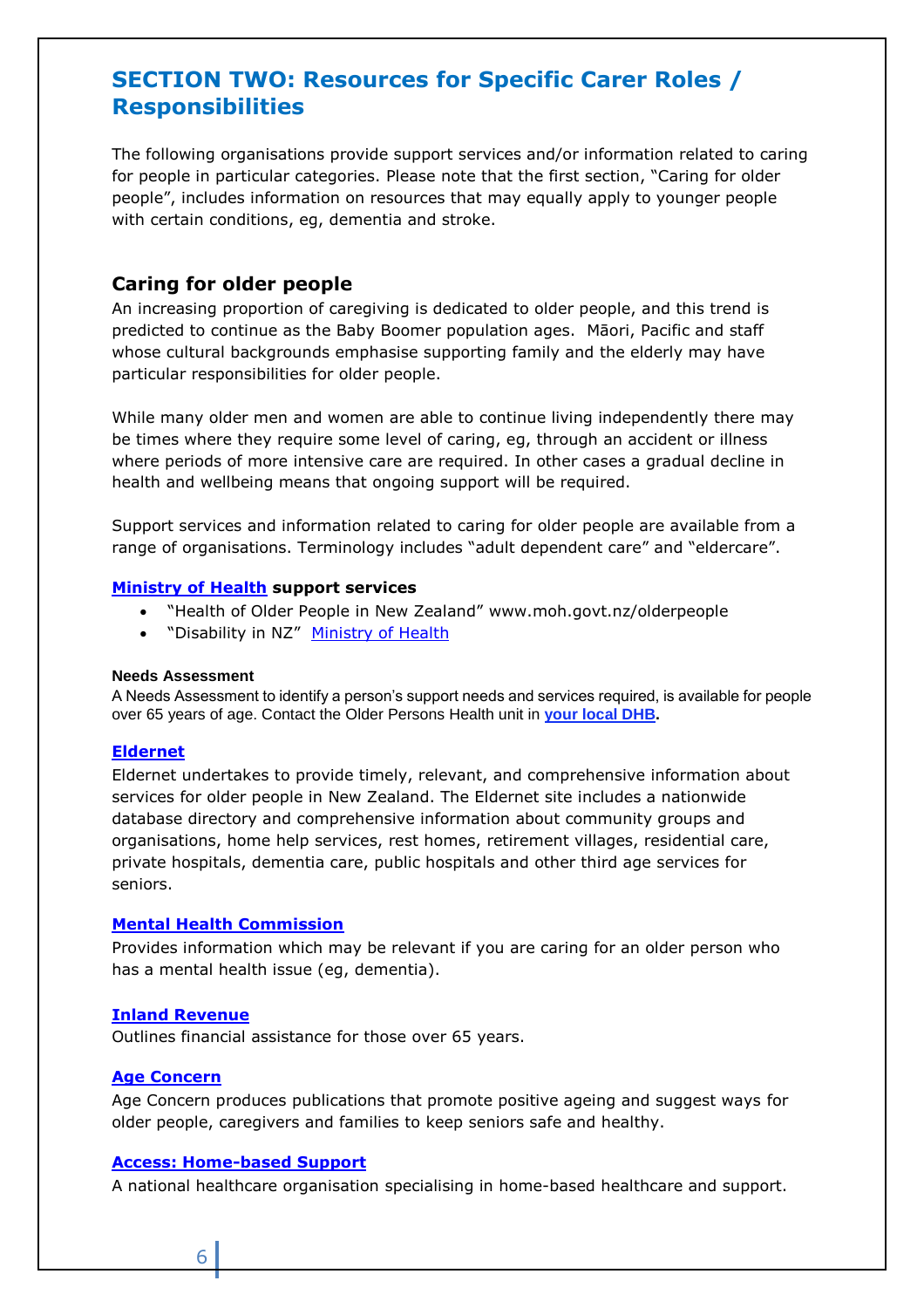## **[Older People's Health](http://www.healthpoint.co.nz/specialists/older-peoples-health/auckland-dhb-a-links-older-peoples-health)** (Auckland District Health Board)

Older People's Health looks after the over 65-year-old population of Central Auckland and offers assessment, treatment and rehabilitation services. This website also provides information on common conditions.

## **[LGBT Aged Care Guidelines](https://www.fmhs.auckland.ac.nz/en/son/about/our-research/research-news-and-events/news/12082013_focus_on_quality.html)**

A resource kit to educate rest home workers about homophobia is getting the thumbs-up from the gay community. The package was created by the University of Auckland's School of Nursing in collaboration with a working group drawn from the aged care and gay sectors.

## **[Alzheimers](http://www.alzheimers.org.nz/)** New Zealand

A support and advocacy organisation for people with dementia, their Carers, family, whānau and community. They also provide training for Carers.

## <span id="page-6-0"></span>**Caring for someone with a disability**

"Disability can impact on anyone at any time. It may be due to complications during the birth of a baby, diagnosed during childhood, acquired after an accident, caused by the natural and inevitable effects of ageing, or the result of illness or medical misadventure…In New Zealand, different systems apply to different people depending on their age and the cause of their disability."<sup>3</sup>

From 1 October 2013, the Ministry of Health provides funding for some disabled people to pay a family member to provide personal care and household management.

For more information visit: [Disability services](http://www.health.govt.nz/your-health/services-and-support/disability-services?icn=yh-disability&ici=readmore)

## **[Weka](http://www.weka.net.nz/)**

This website provides information for disabled people, their families, whanau and caregivers, health professionals and disability information providers. It includes key processes and points of contact for support, information and resources.

## **[Ministry of Health](http://www.moh.govt.nz/moh.nsf/indexmh/disability-news)**

The Ministry of Health website provides fact sheets, pamphlets and links to information about funded disability support services including respite care.

## **[CCS Disability Action,](http://www.ccsdisabilityaction.org.nz/) New Zealand**

Provides information, advocacy and support to children, youth, adults and their family and whanau.

## <span id="page-6-1"></span>**Caring for someone with a mental health impairment**

"Mental health illness is a term that refers to a group of illnesses that affect a person's mind. It is invisible but can affect how a person thinks, talks, feels and behaves towards others and themselves<sup>4</sup>." Current statistics show that one in five adult New Zealanders experience mental health or addiction problems. Many young people also experience these problems, and specialist support services are available to them and their family/whanau. There are a wide range of mental health impairments with depression

 $\overline{a}$ 

<sup>&</sup>lt;sup>3</sup> "New to Disability" Weka [http://www.weka.net.nz](http://www.weka.net.nz/)

<sup>4</sup> "Everyday people and mental illness" Ministry of Health (November 1997)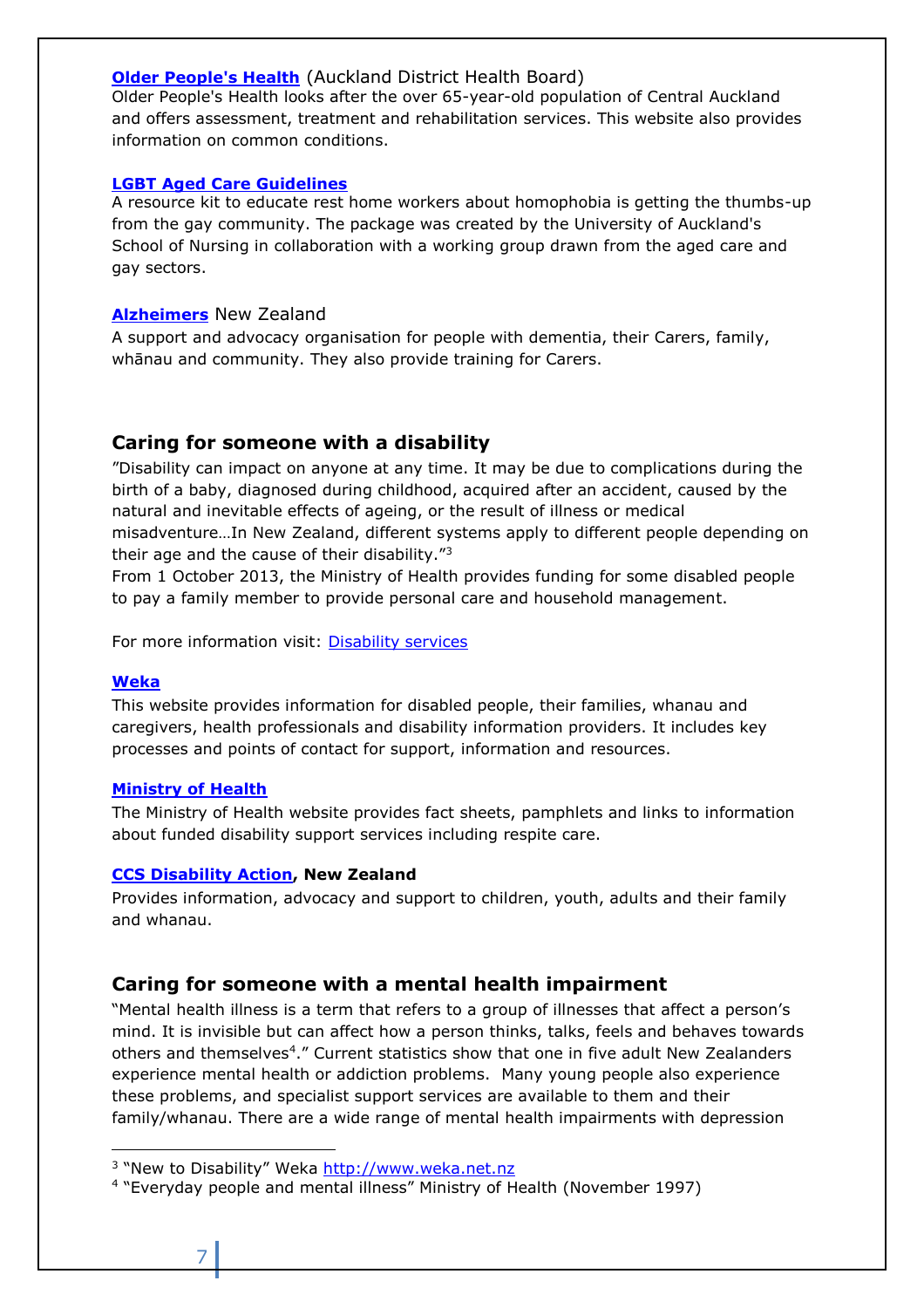and anxiety related illnesses among the most common. Other serious, but less common, mental illnesses include schizophrenia and bi-polar disorder.

#### **[Mental Health Foundation](http://www.mentalhealth.org.nz/)**

The Ministry of Health is New Zealand's Government principal advisor on health and disability: improving, promoting and protecting the health of all New Zealanders.

## **[Mental Health Commission](http://www.mhc.govt.nz/)**

Provides information on the different types of mental health services available, as well as treatments, support and recovery. There is also information for those leaving mental health services.

#### **[Like Minds](https://www.likeminds.org.nz/)**

"Like Minds, Like Mine" is a national, publicly funded programme aimed at reducing the stigma and discrimination associated with mental illness.

This website provides information and resources on the programme, looks at who is involved and shows how you can contribute to creating a nation that truly values and includes people with mental illness.

#### **[Supporting Families](http://www.supportingfamiliesnz.org.nz/) in Mental Illness New Zealand**

(Formally Schizophrenia Fellowship New Zealand)

Supporting Families in Mental Illness New Zealand has a network of branches throughout the country that provide information, education, support and training to the families/whanau of people experiencing mental illness. For more information visit:

## **[Young People and Mental Health](http://www.health.govt.nz/our-work/mental-health-and-addictions/youth-mental-health-project)**

Programmes, activities and resources specifically to assist young people improve their mental health.

#### **[The Wharerata Group](http://thunderbirdpf.org/about-tpf/wharerata/)**

This an international network of Indigenous leaders working in mental health and addictions, who share a vision in which Indigenous peoples achieve and maintain optimal health and wellbeing.

#### **[Eating Disorders](http://www.ed.org.nz/)**

EDANZ is an incorporated society established to provide support and education for parents and caregivers of people with eating disorders. The society was established in September 2007 by a group of Auckland parents who all have children with eating disorders.

**[Student Counselling](https://www.auckland.ac.nz/en/on-campus/student-support/personal-support/student-health-counselling.html)** Services at the University of Auckland provides a range of online self-help resources which staff can access including information on eating difficulties.

## <span id="page-7-0"></span>**Caring for someone with an addiction**

Information and support services relating to addiction are often included within those for mental health. The following links are to information relating specifically to addiction.

## **[Alcoholics Anonymous](http://www.aa.org.nz/)**

Alcoholics Anonymous is a fellowship of men and women who share their experience, strength and hope with each other that they may solve their common problem and help others to recover from alcoholism.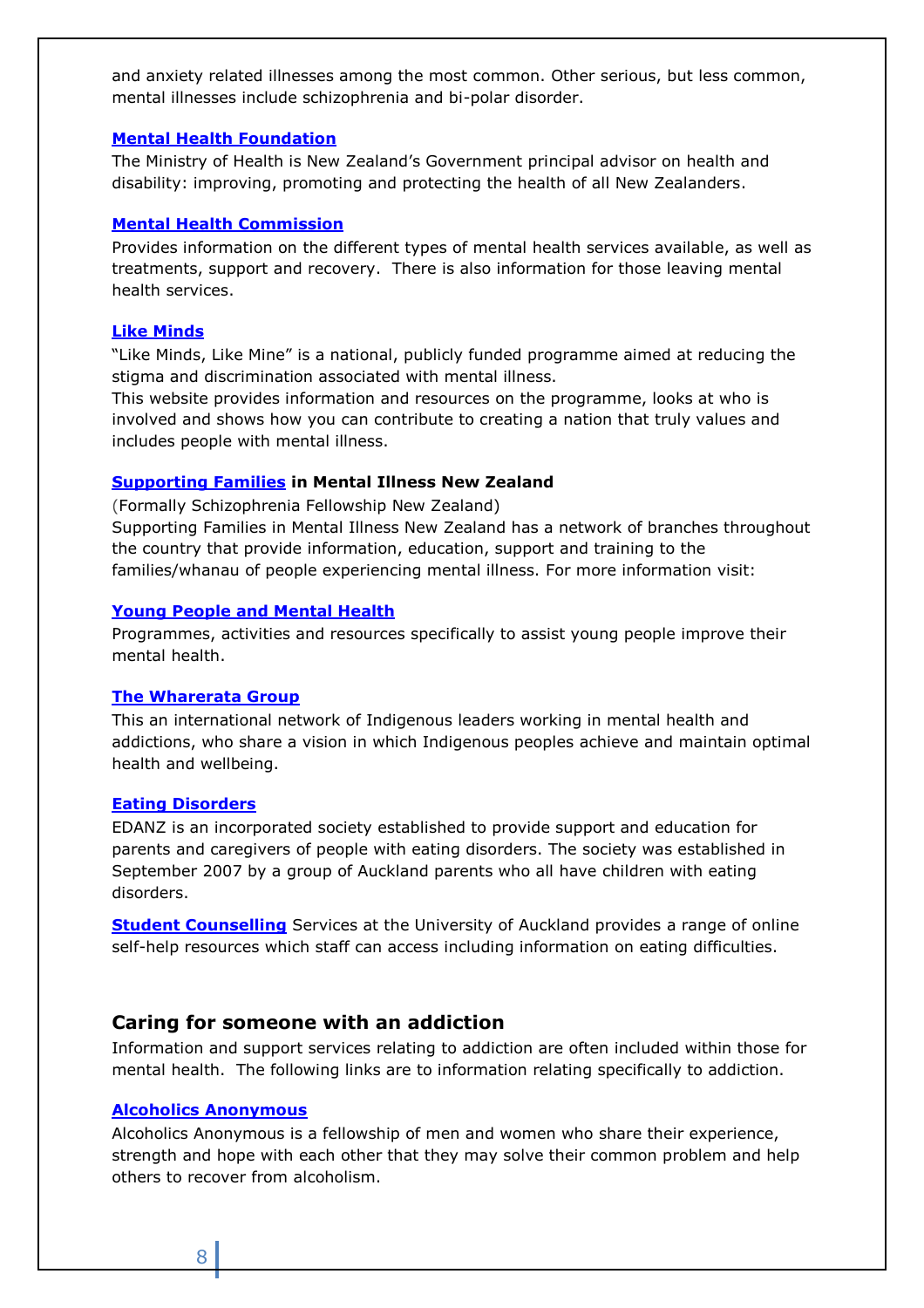#### **[Al-Anon](http://www.al-anon.org.nz/)**

Family Groups are a fellowship of relatives and friends of alcoholics who share their experience, strength, and hope, in order to solve their common problems with alcohol.

#### **[Drug Foundation](https://www.drugfoundation.org.nz/resources/)**

The NZ Drug Foundation takes the lead in Aotearoa New Zealand educating, advising and standing up for healthy approaches to alcohol and other drugs.

## **[Families Commission](http://www.nzfamilies.org.nz/research/alcohol-and-drug-abuse/living-with-addiction)**

The Families Commission Kōmihana ā whanau produced a report "Living with Addiction: exploring the issues for families".

#### **[Mental Health Foundation](https://www.mentalhealth.org.nz/?gclid=Cj0KEQjw2s_MBRC5mpTGvM2F4bUBEiQAmWIac2bFKrFhJMdOjfx7wrsSNURTv4TRwaKMxsu1fR7Fj6kaAjvT8P8HAQ)**

The Mental Health Foundation has numerous resources to support and influence individuals, whanau, organisations and communities to improve and sustain their mental health and reach their full potential.

## **[Counselling Service](https://www.auckland.ac.nz/en/on-campus/student-support/personal-support/student-health-counselling.html)**

The University of Auckland Counselling Services offers a range of self-help resources which staff can access online including information on gambling and on alcohol and other drugs.

#### **National Helpline Numbers**

- Gambling Problem Helpline Service 0800 654 655
- Alcohol Drug Association 0800 787 797
- Alcoholics Anonymous 0800 229 6757
- Alcohol Hotline 0800 787 797

## <span id="page-8-0"></span>**Caring for someone with medical issues**

Medical issues can occur for anyone at any time. They may be the result of genetics, illness, accident, or caused by the natural and inevitable effects of ageing. It is often difficult for health professionals to accurately predict how long a medical condition may last.

*Right from the start the goal posts always moved in terms of both new diagnoses and complications with her treatment which made it very difficult to commit to anything. I got to the stage where I thought that in fairness to everyone I had to push the leave period out a long way as there were too many variables.* 

*It was a relief when I was no longer feeling torn between work and my caring role. I needed tunnel vision where I could just focus on my sick daughter and her older sister who also needed support and care. (Carer of child with medical condition)* 

Information and support services are generally found under the specific medical category concerned. The following links are to organisations that provide information across a range of categories.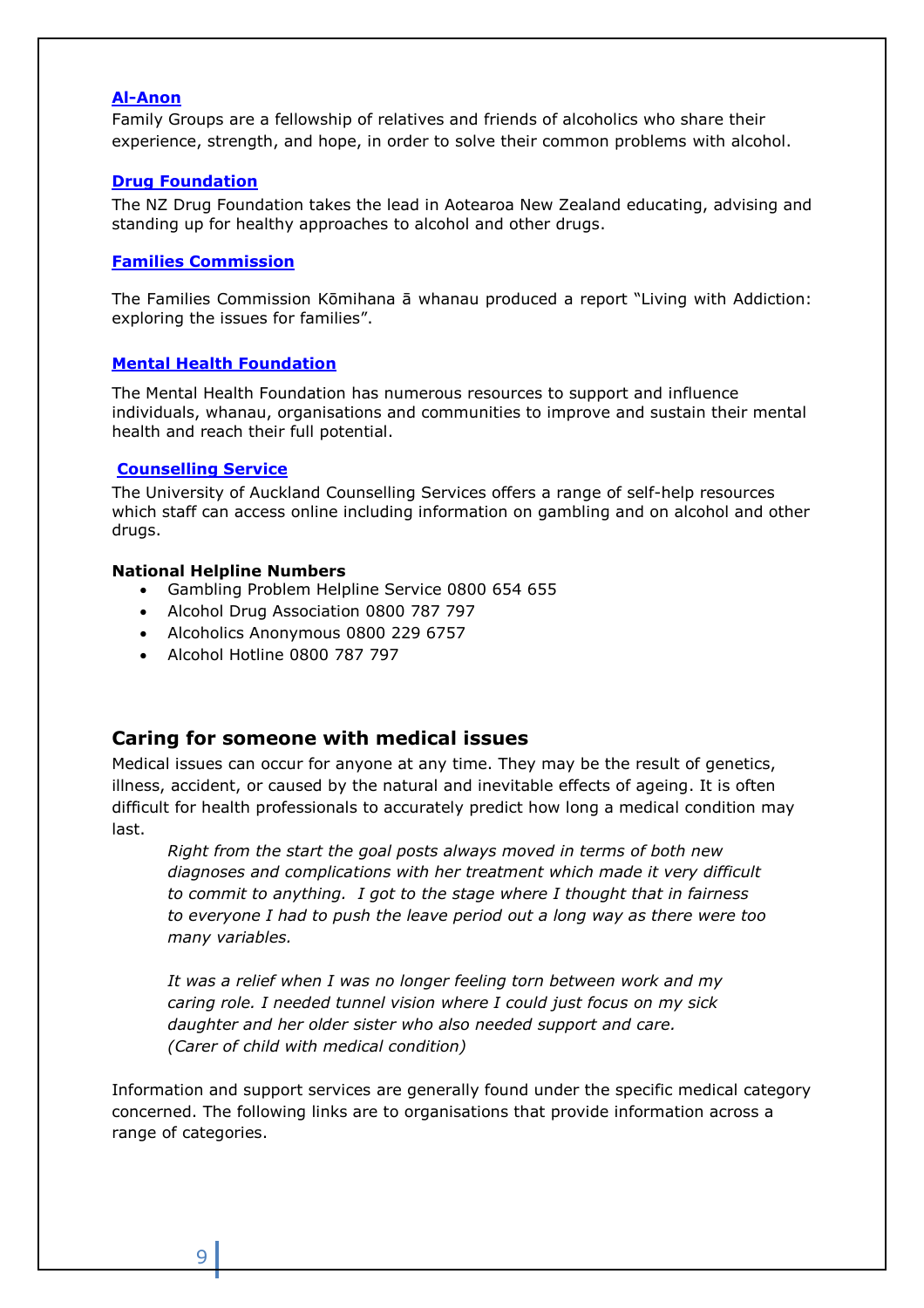## **[Ministry of Health](https://www.health.govt.nz/your-health/full-a-z)**

The Ministry of Health provides a range of information including Health Topics A-Z.

#### **[Cancer Society](http://www.cancernz.org.nz/welcome)**

Offers a range of free support services for people affected by cancer, as well as their family/whanau and friends.

## **[Centre for Brain Research](https://www.fmhs.auckland.ac.nz/en/faculty/cbr.html)**

Community Partners works together with The [Centre for Brain Research](https://www.fmhs.auckland.ac.nz/en/faculty/cbr.html) in the University of Auckland's Faculty of Medical Health Sciences to provide a network of charities and support groups to help people living with neurological disease.

#### **[Stroke Foundation](http://www.stroke.org.nz/)**

Provides help and support to people and their families/whānau affected by stroke.

#### **[Parkinsons NZ](http://www.parkinsons.org.nz/)**

Provides education, information and support for all people with Parkinson's, their caregivers, friends and families.

#### **[Community Partners](http://www.fmhs.auckland.ac.nz/faculty/cbr/about/structure/community.aspx)**

Community Partners works together with The Centre for Brain Research in The University of Auckland's Faculty of Medical Health Sciences to provide a network of charities and support groups to help people living with neurological disease. Specific information and links to relevant organisations is provided on:

- [Aphasia](http://www.fmhs.auckland.ac.nz/faculty/cbr/about/structure/community.aspx#aphasia)
- [Dementia](http://www.fmhs.auckland.ac.nz/faculty/cbr/about/structure/community.aspx#1)
- [Epilepsy](http://www.fmhs.auckland.ac.nz/faculty/cbr/about/structure/community.aspx#2)
- [Huntington's disease](http://www.fmhs.auckland.ac.nz/faculty/cbr/about/structure/community.aspx#3)
- Motor [Neurone](http://www.fmhs.auckland.ac.nz/faculty/cbr/about/structure/community.aspx#4) Disease
- [Multiple Sclerosis](http://www.fmhs.auckland.ac.nz/faculty/cbr/about/structure/community.aspx#5)
- Muscular [Dystrophies](http://www.fmhs.auckland.ac.nz/faculty/cbr/about/structure/community.aspx#6)
- [Parkinsonism](http://www.fmhs.auckland.ac.nz/faculty/cbr/about/structure/community.aspx#7)
- [Stroke](http://www.fmhs.auckland.ac.nz/faculty/cbr/about/structure/community.aspx#8)

## <span id="page-9-0"></span>**Caring for children with special needs**

Special needs can include physical, intellectual, medical and behavioural issues. Some children and young people may have a combination of special needs, for example physical and intellectual, or physical and medical.

*Some people do not always acknowledge and understand the specialised care our children require. They say things like 'All children need care.' but it is different when a child has a significant disability because you can't just leave them with anyone– it's not fair on them or your child. (Carer for a teenager who lives with a disability)*

#### **A Guide for Carers, He [Aratohu ma](http://www.msd.govt.nz/documents/what-we-can-do/community/carers/carers-a4-booklet-v8.pdf) nga Kaitiaki**

This guide includes a section on children with special needs and what help is available.

#### **[Parent to](http://www.parent2parent.org.nz/) Parent**

Parent to Parent is a support and information network for parents of children with special needs. Support is provided voluntarily by Trained Support Parents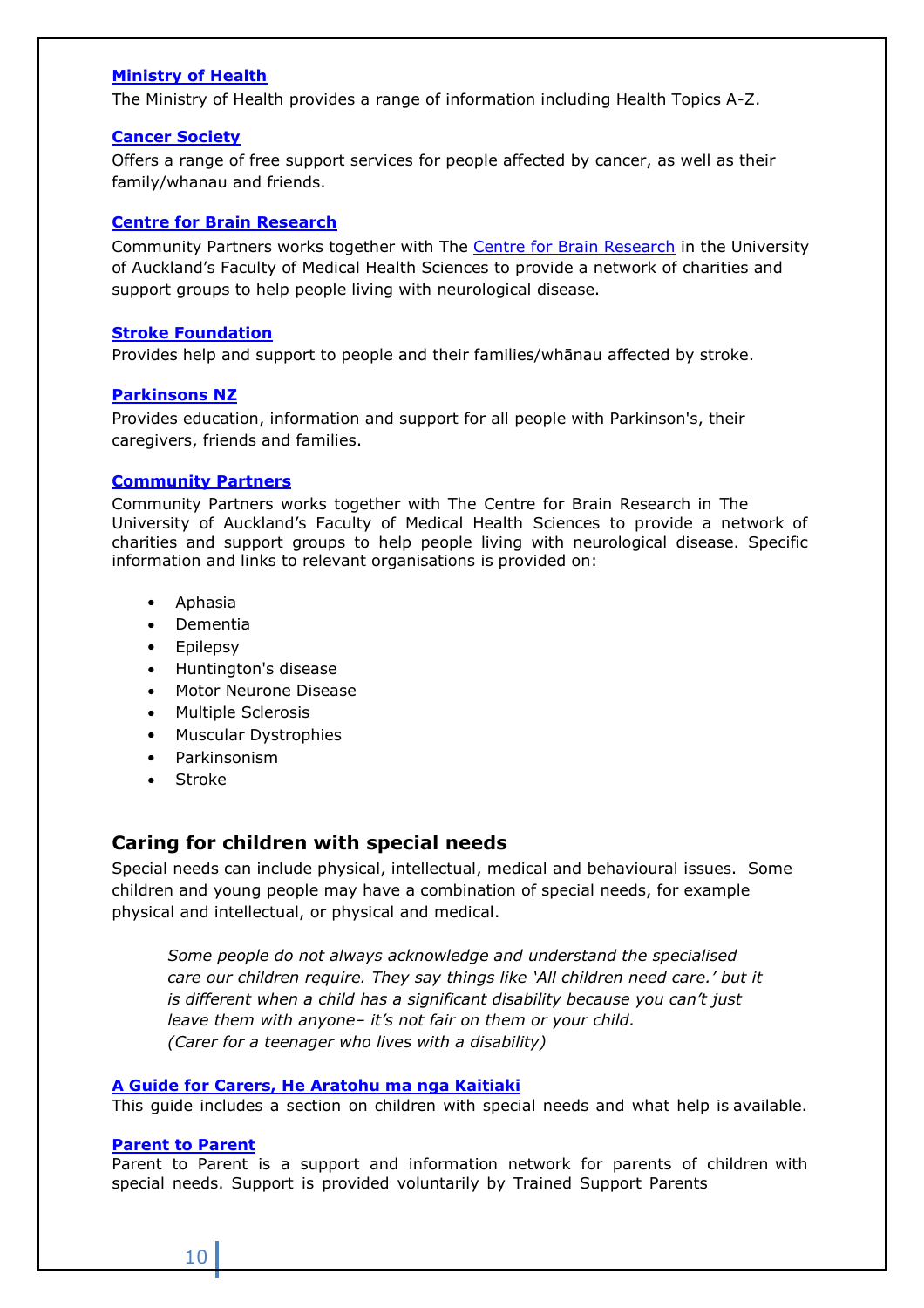## <span id="page-10-0"></span>**Support for Māori Carers**

Māori Carers experience many of the same issues as other Carers, including the need for information and financial support. Consideration of the needs of Māori for support requires an understanding of whānau relationships and wellbeing.

Services for both recipients and caregivers need to be culturally safe and readily accessible.

#### **[Ministry of Health](http://www.health.govt.nz/our-work/populations/maori-health) – Māori Health**

The Government and the Ministry of Health have made it a key priority to reduce the health inequalities that affect Māori. If Māori are to live longer, have healthier lives, and fulfil their potential to participate in New Zealand society, then the factors that cause inequalities in health need to be addressed.

#### **[Te Puni Kōkiri](http://www.tpk.govt.nz/)**

Te Puni Kōkiri works within the public sector, and with Māori communities, to support Māori collective success at home and globally. Te Puni Kōkiri means a group moving forward together. As the name implies, we seek to harness the collective talents of Māori to produce a stronger New Zealand.

#### **Te Pou – [o Te Whahaaro Nui](http://www.tepou.co.nz/)**

Te Pou works to support and develop the mental health, addiction and disability workforces in New Zealand. Te Pou incorporates Disability Workforce Development and Matua Raki.

#### **[Māori Disability support services](http://www.health.govt.nz/our-work/disability-services/maori-disability-support-services)**

The Ministry of Health is one of a number of agencies providing support and services for disabled people. A number of Māori provider organisations offer services for Māori who have a disability, and have services specifically for Māori.

## <span id="page-10-1"></span>**Support for Pacific Carers**

Support for Pacific Carers is likely to come from their extended family, aiga and churches. Pacific people will often be accompanied by family members when they attend medical appointments and will consult carefully with family about appropriate care. Cultural expectations related to age and gender can result in young people caring for older relatives.

#### **[Ministry of Health](http://www.health.govt.nz/our-work/populations/pacific-health) – Pacific Health**

The Ministry of Health is committed to working with the health and disability sector to improve Pacific peoples' health outcomes and reduce inequalities experienced by Pacific peoples.

#### **[LeVa](http://www.leva.co.nz/)**

Le Va takes a holistic perspective to flourishing and wellbeing - encompassing the physical, mental, social, environmental and spiritual dimensions of wellbeing. This is reflected in Le Va's diverse portfolio across Pacific mental health, addiction, disability, public health, general health, suicide prevention, education, as well as in sport and with local government.

#### **[Vaka Tautua](http://www.vakatautua.co.nz/)**

Vaka Tautua is a charitable organisation that aims to help improve the health and wellbeing of Pacific people in New Zealand. They provide community support for older people, people living with disability and those needing support for mental health.

11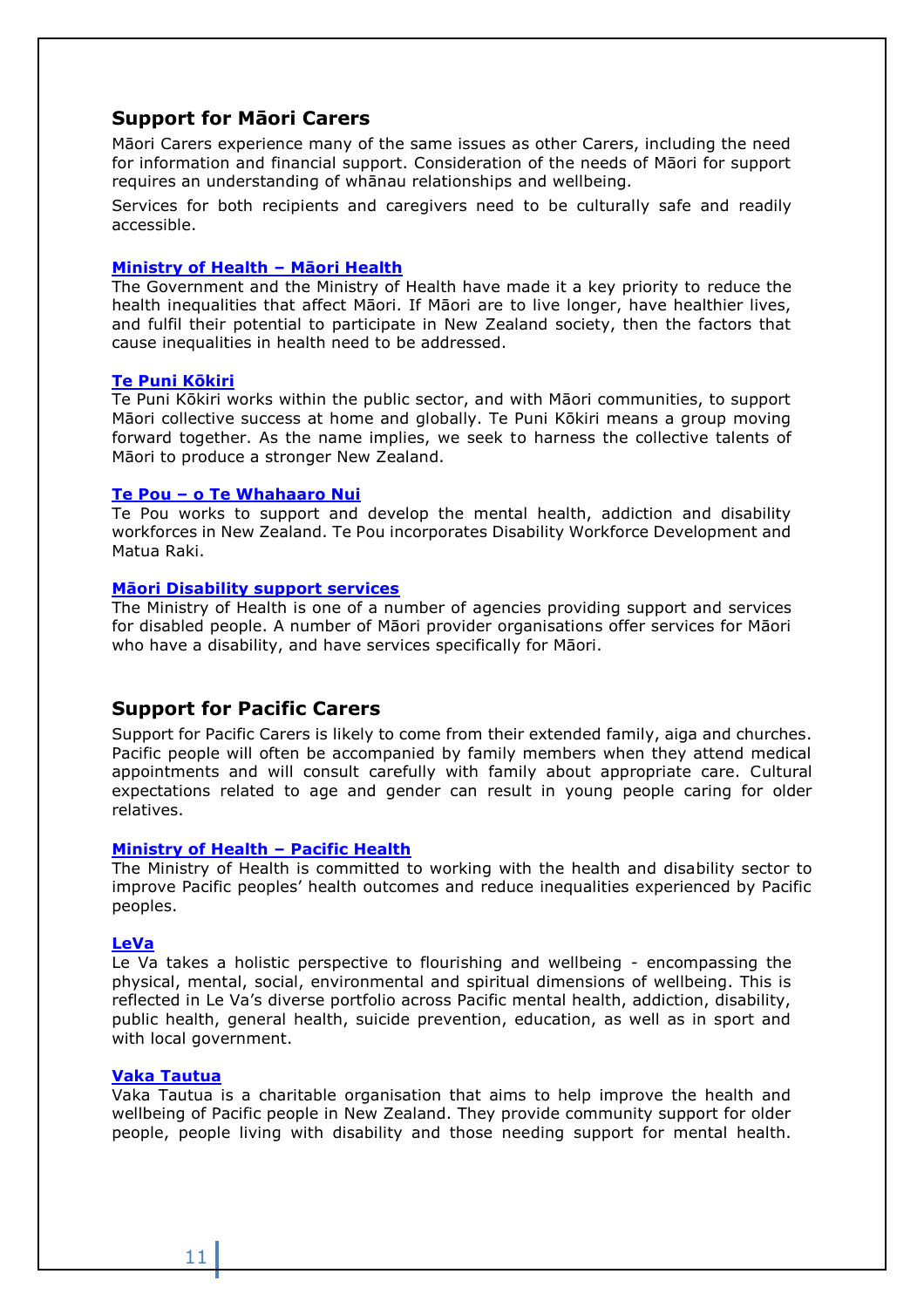## **[Fonua Ola](http://www.fonuaola.org.nz/)**

Fonua Ola is a social services provider based in Auckland, predominantly supporting the local Pacific community in times of economic, social and cultural adversity. With a head office in Otahuhu, network members are based in Mount Albert, Otara, Glen Innes and Mangere. Services include social work, counselling, youth mentoring, parenting programmes and budgeting.

## <span id="page-11-0"></span>**Caring for Someone with a Terminal Illness**

There are few experiences more difficult than caring for someone diagnosed with terminal illness or at the endo of their life. Hospice  $NZ$  has a booklet, A Guide for Carers which may assist. Topics include ; on being a caregiver, caring for a loved one, circles of support, home nursing tips and practical matters.

The Cancer Society NZ also has a range of resources on living with cancer, relationship and communication and a booklet, Talking about Grief and Loss.

The UK National Health Service has a helpful website with information on coping, planning and communicating when you have been diagnosed with a terminal illness. See Coping [with a terminal illness.](http://www.nhs.uk/Planners/end-of-life-care/Pages/Coping-with-a-terminal-illness.aspx)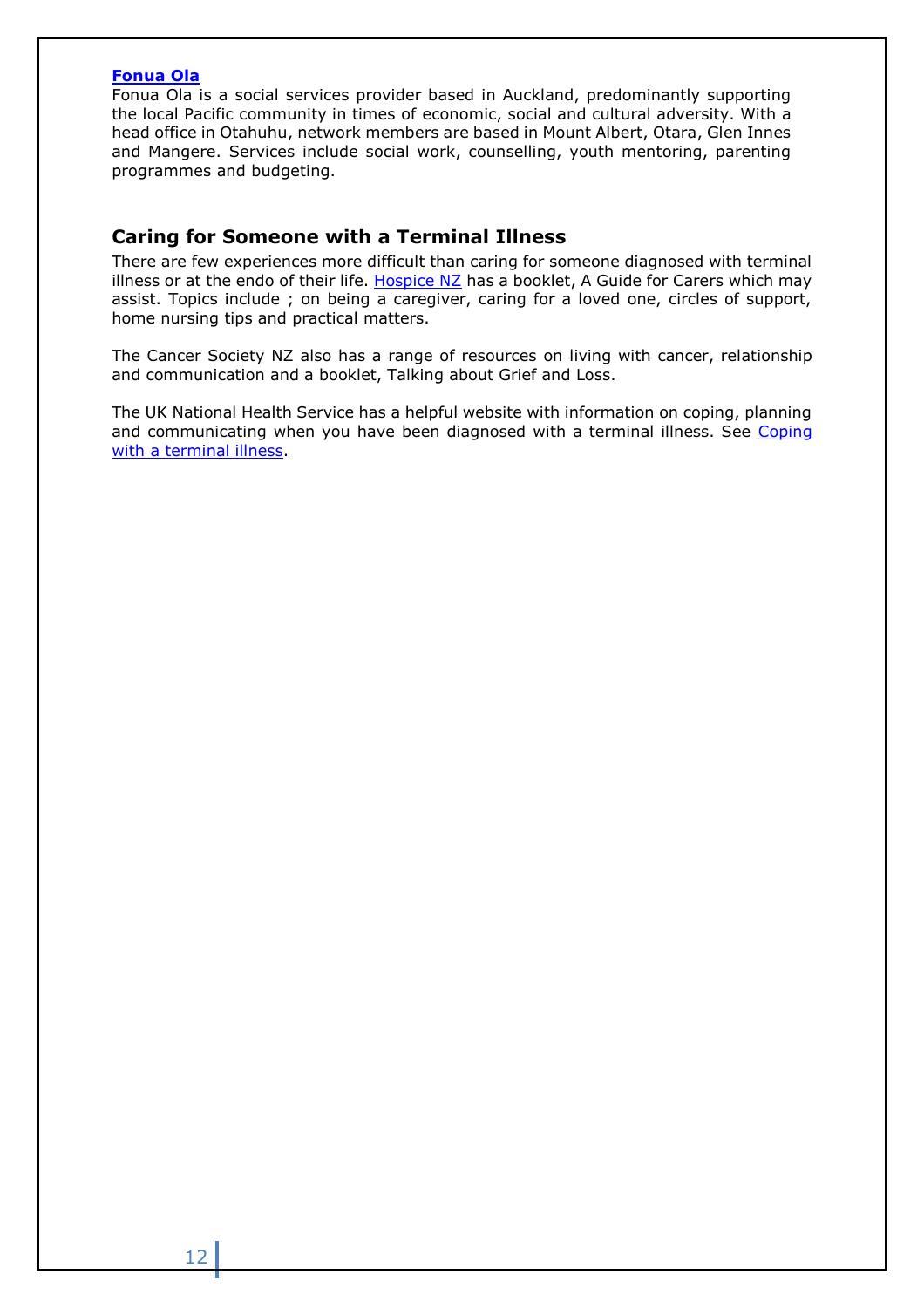# <span id="page-12-0"></span>**SECTION THREE: Combining a Carer role and working at the University of Auckland**

NB: A corresponding toolkit is available for staff Combining parenting and a career at the University of Auckland at [www.equity.auckland.ac.nz/cpc](http://www.equity.auckland.ac.nz/cpc)

Managing the responsibilities of combining work with a Carer role can be stressful. This guide is designed to provide clear and accessible information to support staff with Carer responsibilities and their managers.

The *NZ Carers' Action Plan 2014-2018* defines a Carer as:

"Anyone who supports a person with ill health, a disability, mental illness, an addiction, or in their old age".

## Carers Role

## A Carer role may:

Emerge over time, eg, an older person or someone with an illness gradually becoming frailer and requiring additional support.

- Be sudden and unexpected, eg, the result of a stroke, accident or unexpected diagnosis<sup>5</sup>.
- Involve travelling to the place of care, ongoing visits, emotional support, providing services, living away from own home to take up Carer role, or adjusting the physical home to accommodate the needs of the person being cared for.
- Be short or long term (it is often difficult for health professionals to give an accurate prediction).
- End positively with the person recovering, or end under more stressful circumstances if a person dies or becomes too ill or disabled to be supported in the way initially undertaken by the Carer.

Sudden transitions into a Carer role often put a person under pressure. It is also not unusual for Carers to have multiple Carer roles either simultaneously or one after another.

*When my husband was diagnosed it took me a while to work out how our lives would change, what support systems would need to be in place and what the most suitable solutions would be. (Carer of a partner with a medical condition)*

Everyone's path to becoming a Carer is different. But often they begin with having little understanding of where the role might lead and how it might impact on their own health and lifestyle<sup>6</sup> *(Care for the carers National Health Committee Consultation 15/28)*.

 $\overline{a}$ <sup>5</sup> Stages and Transitions in the Experience of Caring. CES Report 1 [www.carersuk.org/professionals](http://www.carersuk.org/professionals)

<sup>6</sup> Care for the Carers, National Health Committee Consultation (1998) [www.carers.net.nz/files/pdf/CarefortheCarers.pdf](http://www.carers.net.nz/files/pdf/CarefortheCarers.pdf)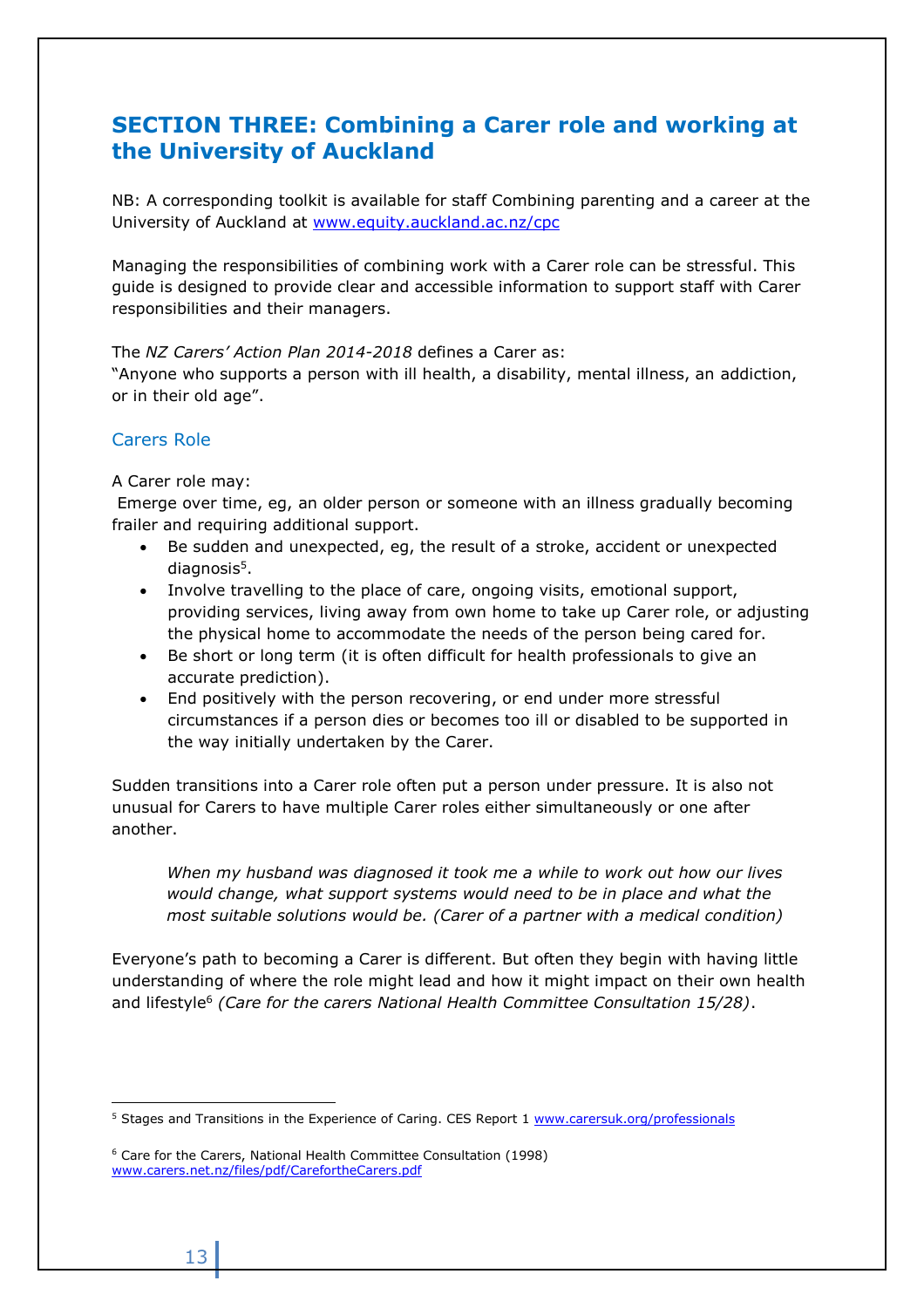"...when seeking employment always be 'up front' about your needs for flexibility in employment. 'Make it obvious right from the outset' so that it can be negotiated" (Carer of a teenager who lives with a disability).

## University Support

## **Familiarise yourself with the University's Policies**

While combining a career and a carer role you may wish to request temporary or longterm flexible work arrangements and/or take leave or request other support. Please see later sections in this booklet for more detail and consider the following University Policies and Guidelines which are accessible to all staff via the Staff Intranet or the links below:

- **•** Equity Policy
- [Flexible Work Policy.](https://www.auckland.ac.nz/webdav/site/central/shared/about/equal-opportunities/policies-and-guidelines/guidelines-for-flexible-work-arrangements/documents/the-university-of-auckland-flexible-work-policy.pdf)
- [Work, Life, Family and Carers Policy](https://www.auckland.ac.nz/en/about/the-university/how-university-works/policy-and-administration/equity/work--life--family-and-carers-policy--.html)
- [Retirement and phased retirement](https://www.auckland.ac.nz/en/about/the-university/how-university-works/policy-and-administration/human-resources1/emplyment-terms-and-conditions/leaving-employment-at-the-university-policy-and-procedure-.html)
- [Merit Relative to Opportunity Policy](https://www.auckland.ac.nz/en/about/the-university/how-university-works/policy-and-administration/equity/merit-relative-to-opportunity-policy-and-procedures-.html)
- [Academic Timetabling Policy](https://policies.auckland.ac.nz/policies/Policies/policy-display-register/university-academic-timetable-policy.pdf)
- [Types of leave](https://www.staff.auckland.ac.nz/en/human-resources/leave/types-of-leave-and-how-to-apply.html)
- [Supporting staff with children](https://www.auckland.ac.nz/en/about-us/about-the-university/equity-at-the-university/equity-information-for-staff/staff-combining-parenting-and-career/cpc-policies-guidelines-and-resources.html)

*Acquaint yourself with what help is available in the form of polices and talk to key people such as the Staff Equity Manager who knows the variables of these and different interpretations. This will help you make a good case to your manager if required.* (Carer of child with medical issues).

## **Car parking**

The University provides a limited number of parking permits for staff with family and Carer responsibilities on a case-by-case basis. This can be especially helpful for staff who usually rely on public transport but sometimes need to drive to work due to critical Carer responsibilities. These parking permits can be used at any University car park but they are not allocated spaces.

For more information contact the Equity Office [equity@auckland.ac.nz.](mailto:equity@auckland.ac.nz)

If you have been granted leave and have a University car park which you will not be using, you can hand your permit in to the Security Desk at 11 Wynyard Street with a note detailing your finish and return dates. Security will notify payroll to have your deductions stopped. You can pick your permit up on your return to work and Security will again notify payroll to resume deductions.

For more information contact Car Parking Administrator Property Services Building 409 24 Symonds Street City Campus ext 88485 or email: [carparking@auckland.ac.nz](mailto:carparking@auckland.ac.nz)

## **Support from managers and colleagues**

The University is sensitive to the needs of staff with family/Carer responsibilities as identified in the Equity Policy. Leadership, support and accountability for achieving equity outcomes are delegated to Deans, Directors and Managers. These staff will be assisted to achieve best practice through information, training and professional development.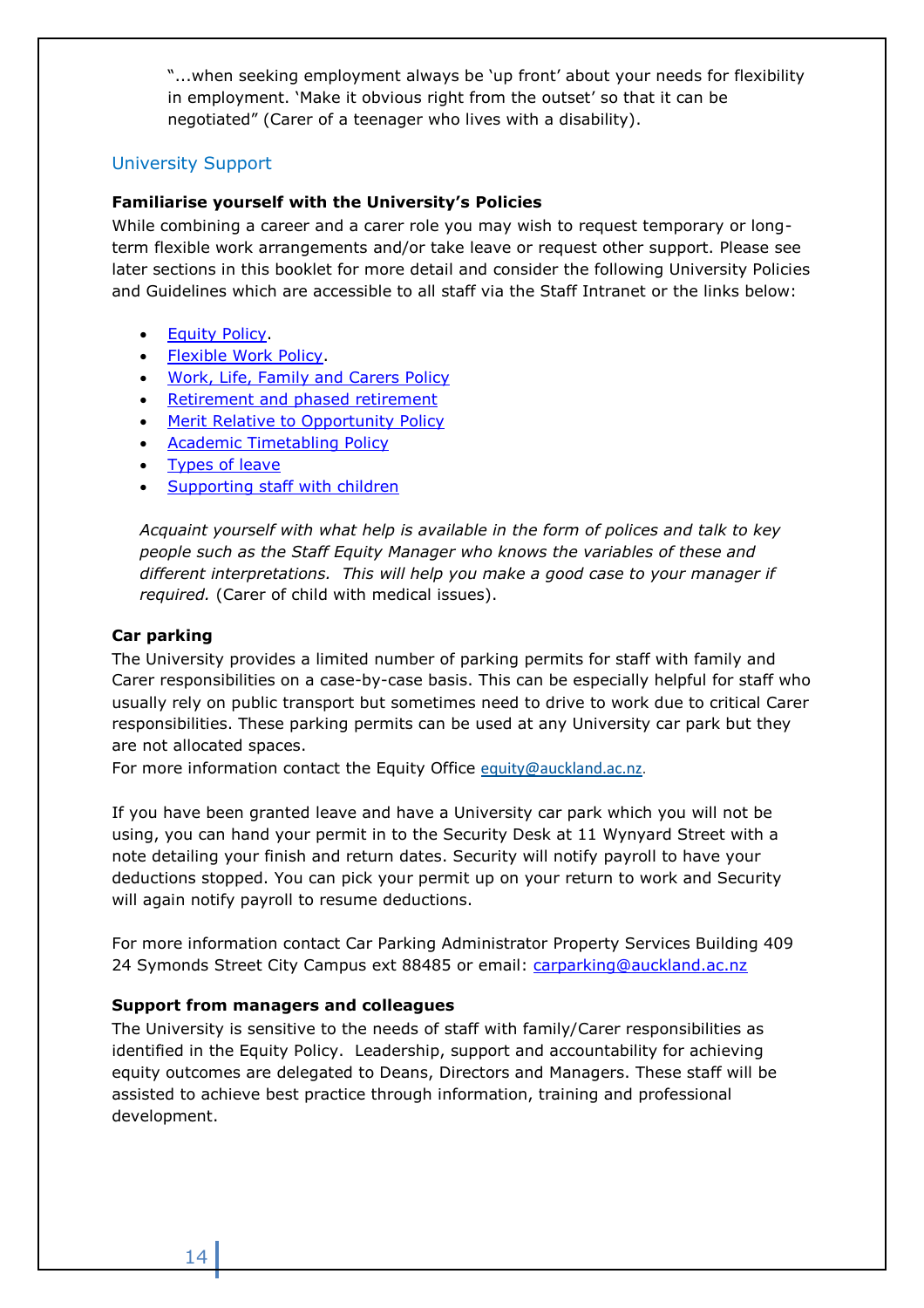Support arrangements for staff with Carer responsibilities will be determined on a caseby-case basis and may result in granting leave, arranging flexible work hours or providing more suitable duties, taking into account the University's needs.

*Some people hide a caring role. A manager needs to hear about caring roles – it can be a learning process for both parties. Managers must have trust in their staff and the faith in their staff to deliver.* (Carer of a teenager who lives with a disability)

Managers need to be aware that in some cases Carers will have little or no warning when taking on a Carer role or requiring adjustments which may affect their working hours or other aspects of their job.

*Establish an atmosphere of two-way empathetic and caring conversations and communicate often. This will contribute to a feeling of mutual trust to get the best possible outcomes for the individual and the organisation. Understand that people care about the organisation and want to make it work as well as possible. Flexibility is the key.* (Carer of a child with medical issues)

It is important for managers to discuss with the staff member what they would like colleagues to know about their situation and what they would like to remain private.

*I was shocked when a colleague who reported to me rang in to say her son (who was in his early 20s) had just died of cancer. Her son lived with her but she hadn't told anyone at work that he was terminally ill or even that he was unwell. She had taken a lot of days off for various reasons and at times seemed very withdrawn but we didn't have any idea what she was going through. She later explained that she hadn't spoken about it to anyone at work because she only wanted to receive support from her close church community. She also wanted her work environment to be the one place where she didn't need to discuss what was happening.* 

*This situation made me aware of the different ways people might respond to these kinds of stressful situations. I think the key thing is to be respectful of the person's wishes and to talk to them about what would be the most appropriate way to offer.*

(Manager of a staff member with a terminally ill son)

*Colleagues genuinely want to help but they need to know what would be helpful and you need to ask, because people won't keep offering. I have colleagues who have picked my husband up from hospital when I have an important meeting or taken him for a blood test when I was away. These things are really great practical help and my colleagues feel good about supporting me and my family.*

(Carer of a partner with medical issues)

Please refer to each section of this toolkit for further considerations for managers.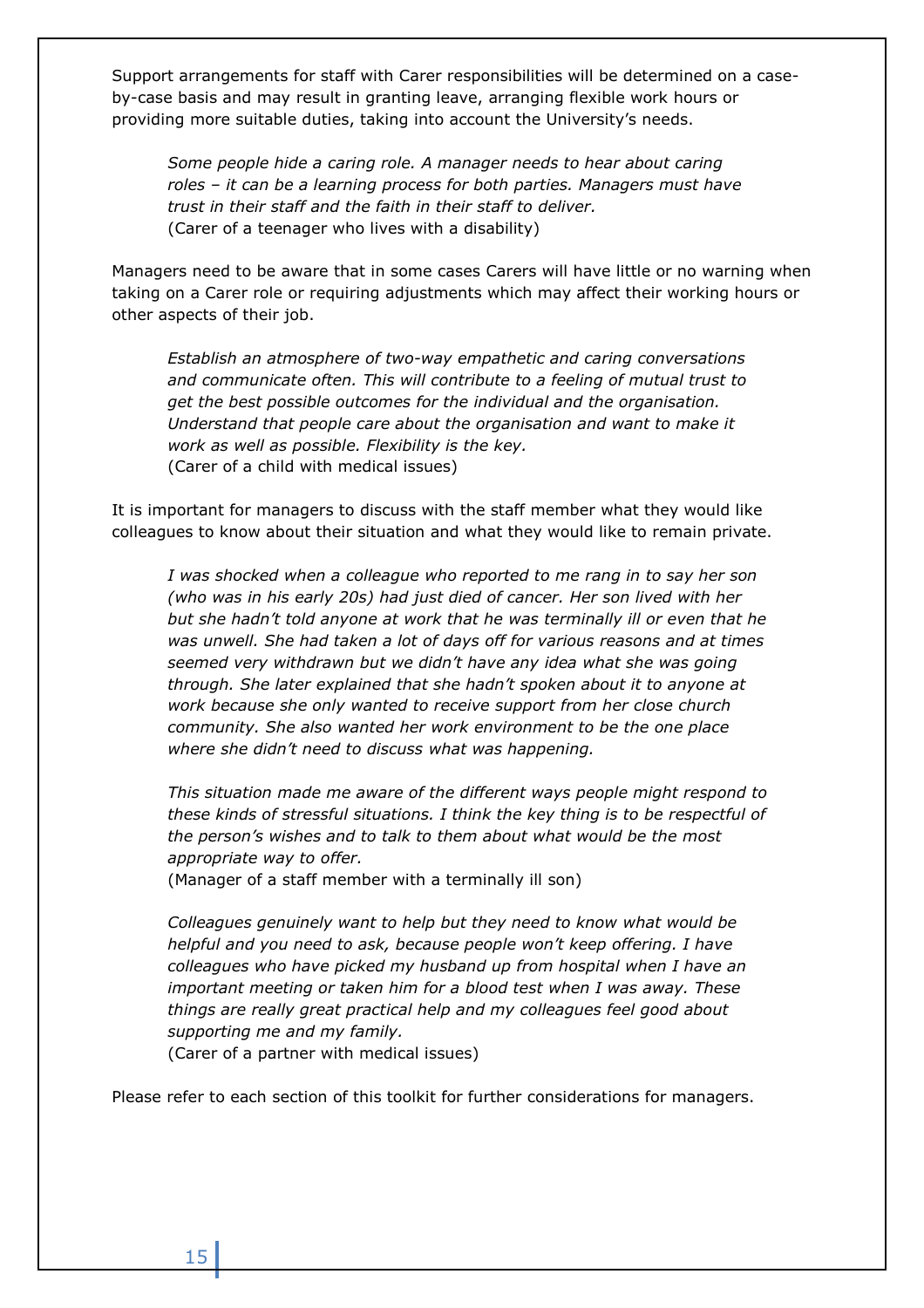# <span id="page-15-0"></span>**SECTION FOUR: Flexible work arrangements**

The University's Work, Life, Family and Carers Policy and the [Flexible Work Policy](http://web.auckland.ac.nz/uoa/fms/secure/staff/policies/hr/docs/Equal%20employment%20opportunities/Flexible%20Work%20Policy.doc) confirm its commitment to supporting employees who have Carer responsibilities. Flexible work arrangements include, but are not limited to:

- Part-time work.
- Changes to hours of work.
- Leave without pay.
- Partial retirement.
- Reduced responsibilities.
- Working from other places.
- Job sharing.

In situations where you are not able to manage your normal hours of work together with your Carer responsibilities, it is important to discuss the options available with your manager and/or Human Resources. Levels of support will be determined on a case-bycase basis.

*Flexibility of academic work is helpful – people can take time out and make it up afterwards. Most people at University are there because they love what they do and are able to work after hours. (Carer of parent with dementia)*

## **Temporary short-term arrangements:**

If you require a temporary short-term arrangement you should discuss your situation with your Manager and/or Human Resources.

In some cases temporary arrangements may not require a formal request, but you can use the [Flexible Work Policy Application Form.](http://www.auckland.ac.nz/webdav/site/central/shared/about/equal-opportunities/policies-and-guidelines/guidelines-for-flexible-work-arrangements/documents/2008-11-flexible-work-arrangements-form.pdf)

## **Longer-term arrangements**

You may wish to request flexible work arrangements for a longer period. Staff who care for others have the statutory right to request flexible working options such as hours, start/finish times, days of work or place of work. This includes options such as term-time working, job sharing and working from home.

The University's Flexible Work Policy encompasses both requests which relate to Carer responsibilities within the Employment Relations Act 2000 Part 6AA, and broader needs for flexibility. Staff and managers should refer to:

- [Work, Life, Family and Carers Policy](https://www.auckland.ac.nz/en/about/the-university/how-university-works/policy-and-administration/equity/work--life--family-and-carers-policy--.html)
- [Guidelines for Work, life, Family and Carer Responsibilities](http://www.auckland.ac.nz/uoa/eo-guidelines-for-leave-for-work-life-and-family)
- The Flexible Work Policy.
- The Flexible Work Policy Application Form
- [The Approval of Application](http://www.auckland.ac.nz/webdav/site/central/shared/about/equal-opportunities/Flexible%20Work%20Policy%20Approval%20Form.pdf) for Flexible Work Form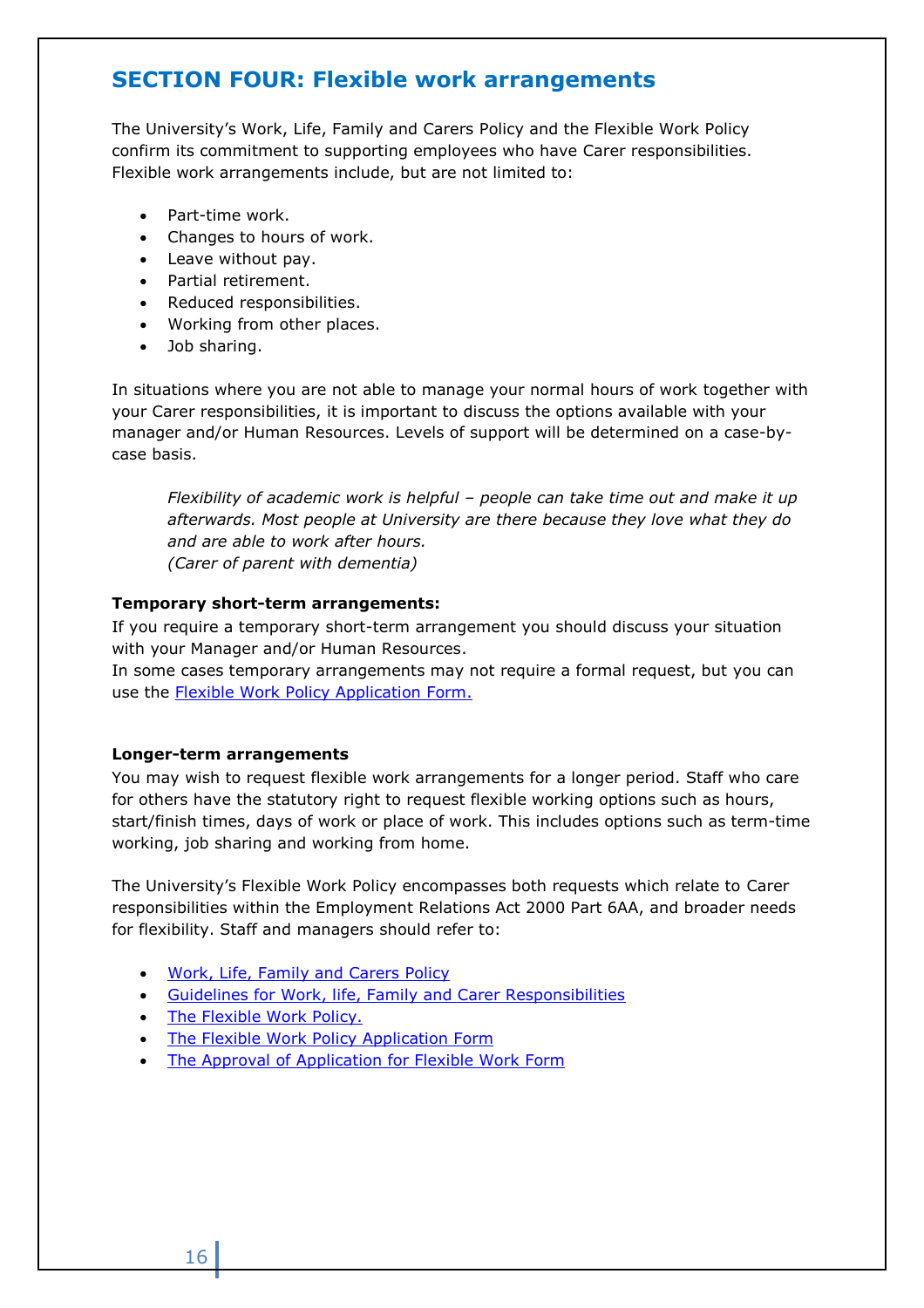Staff are also welcome to make their request under the Employment Relations Act 2000 ([Flexible](https://www.employment.govt.nz/assets/Uploads/tools-and-resources/publications/flexible-work-toolkit.pdf) Working Arrangements). Forms are available from Employment NZ's Flexible [Work Toolkit.](https://www.employment.govt.nz/assets/Uploads/tools-and-resources/publications/flexible-work-toolkit.pdf)

Staff need to write to the University and include the following information:

- The date and your name.
- That the request is made under the Employment Relations Amendment Act 2007 Part 6AA, Flexible Working Arrangements.
- The change you would like, whether it is permanent or temporary, and if temporary when it should end.
- How the change will help you provide care.
- Any changes you think the employer would need to make to the workplace arrangements if your request was approved.

The University is required to consider your request. If your request cannot be granted, it may be possible to reach a compromise.

*Discuss with friends and family all the possible options. In my case I needed some time in the first instance to re-organise my life. I needed to train my youngest child to get the bus to and from school and support my teenager to get her driving license. Once some of the new supports and routines were in place I felt confident about returning to full time work. (Carer of a partner with medical issues)*

More information on Work-life balance can be found on Employment NZ's Flexible Work [Toolkit.](https://www.employment.govt.nz/assets/Uploads/tools-and-resources/publications/flexible-work-toolkit.pdf)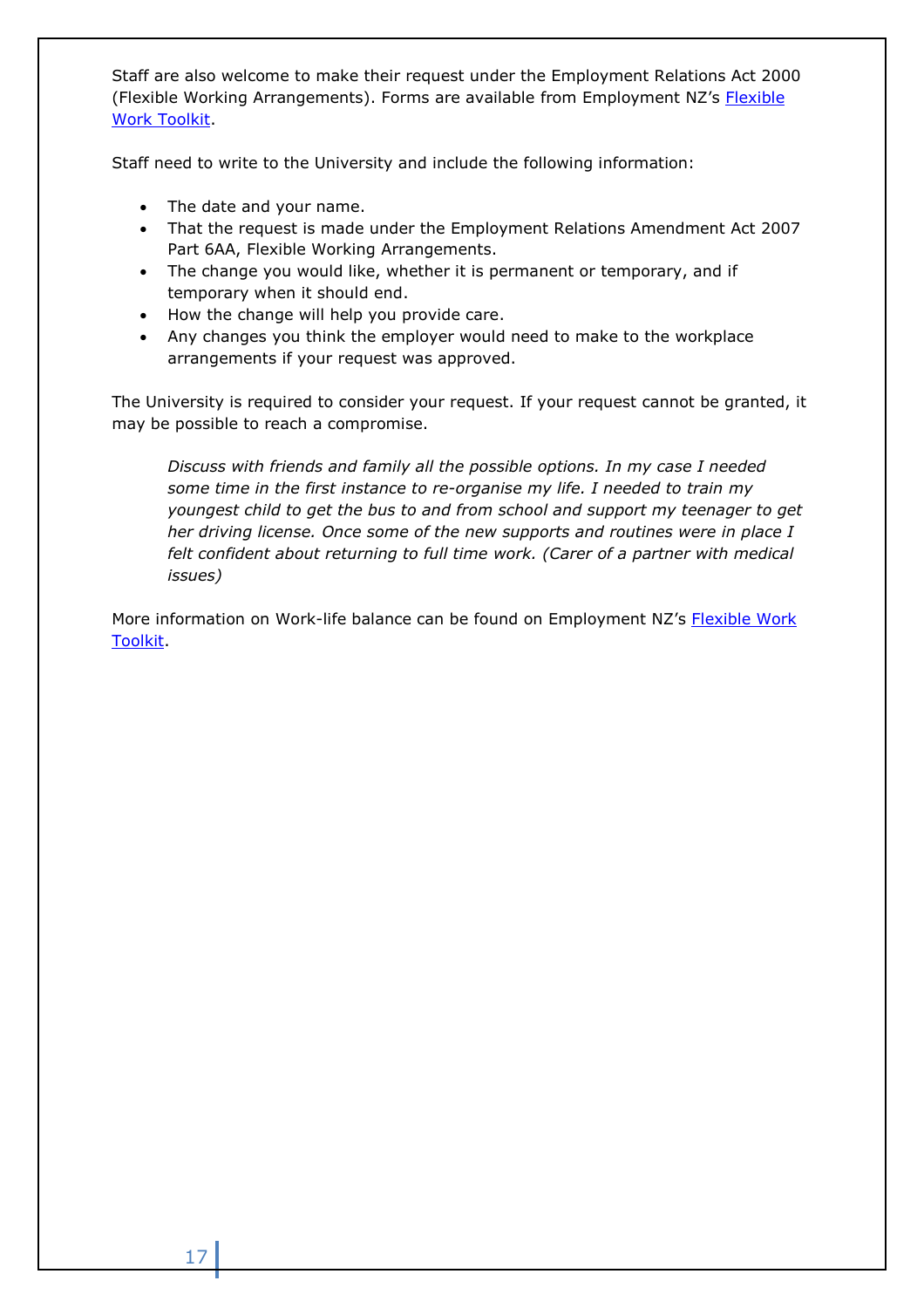# <span id="page-17-0"></span>**SECTION FIVE: Leave**

To view the University policy documents relating to the various types of leave, visit the [Human Resource policy](https://policies.auckland.ac.nz/policies/Policies/staff-hr.aspx) site and view [types of leave.](https://www.staff.auckland.ac.nz/en/human-resources/leave/types-of-leave-and-how-to-apply.html)

Depending on your situation, you can apply for any of the types of leave specified below.

## <span id="page-17-1"></span>**Sick and domestic leave**

Parents/Carers are often required to take short term leave to care for family<sup>7</sup>. In most instances this can be taken as part of the Carer's sick leave entitlement.

Details of entitlements are contained in the University's employment agreements:

- Academic Collective Agreement
- Medical Academic Collective Agreement
- Professional Staff Collective Agreement
- Unisafe, Gardeners and Associated Employees Collective Agreement

Professional and Academic agreements can be accessed at [collective agreements.](https://www.staff.auckland.ac.nz/en/human-resources/employment-agreements.html)

## <span id="page-17-2"></span>**Special leave**

There is provision for special leave which can be granted with or without pay. For example, it is possible that it could be provided to a general staff member whose sick leave is used up. It could also be used to cover unusual or emergency situations.

If you are considering requesting additional leave to care for a person with ill health, a disability, mental illness, an addiction, or in their old age which in most instances will be unpaid leave, suggested steps are to:

- Estimate the amount of leave that may be required. The amount of time will depend on many factors, both professional and personal.
- Meet with your manager and/or Human Resources to discuss your situation and, if appropriate, how your duties and responsibilities could be handed over.
- Apply for Leave.

-

<sup>&</sup>lt;sup>7</sup> The University's Work, Life and Family Policy defines the term 'Family' in the broadest sense and encompasses single people, relatives of all ages including the elderly, whānau, culturally diverse family groups, de facto, same sex relationships and relationships which involve responsibility to care for another person.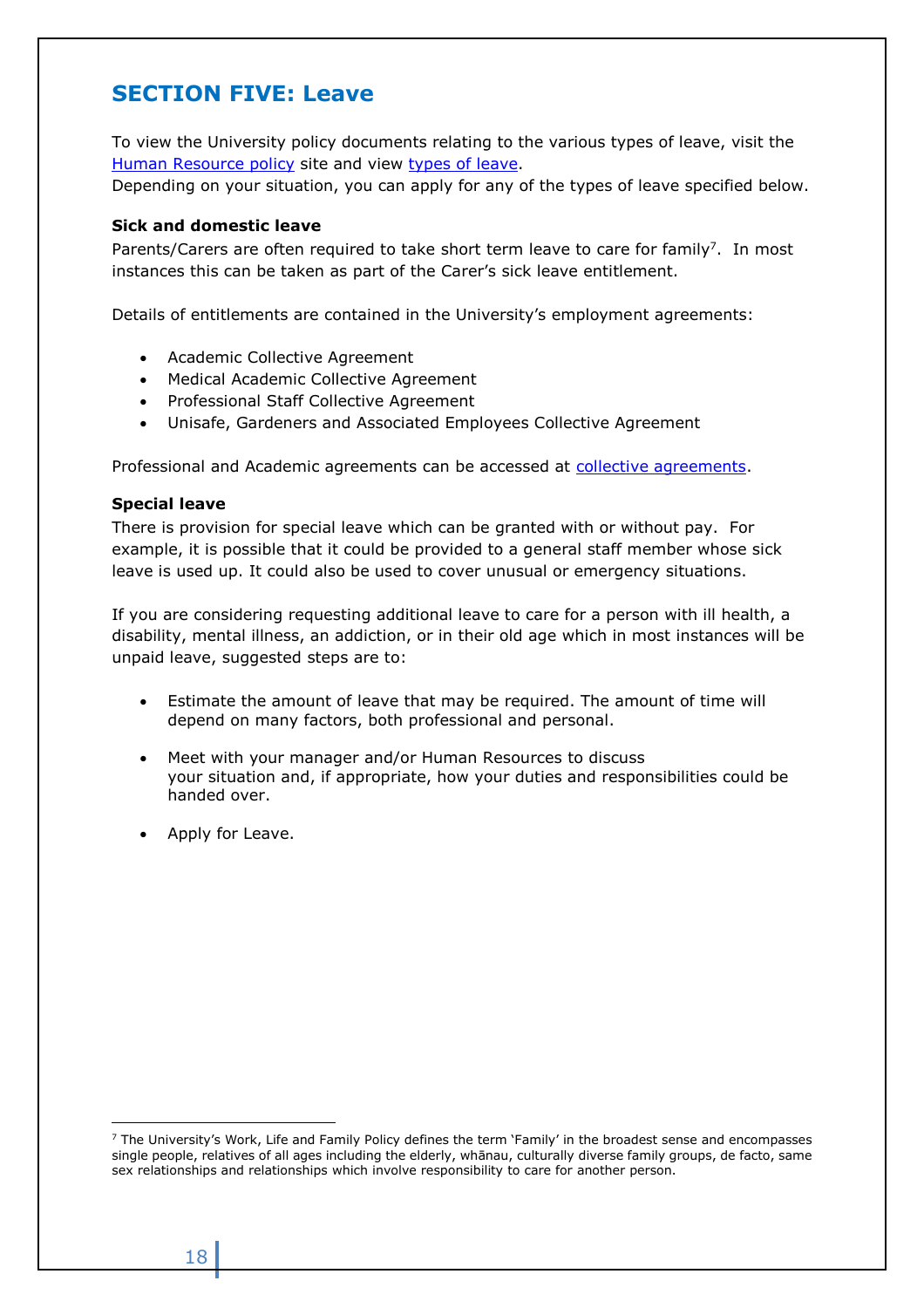## <span id="page-18-0"></span>**Advice for managers**

Each request will need to be considered sensitively on a case-by-case basis. Remember that the exact length of time required may not be easy for the staff member to accurately predict so there may need to be an initial arrangement with a review period.

Take time to give people the chance to talk if they want to  $-$  try to slow down in the workplace. The small bits of disclosure in a corridor conversation can give rise to wider understanding. If there are 'things going on' staff may feel comfortable to give 'hints' but unwilling to make greater disclosures in a public place. It can be important for a manager to convey that their door is always open – show a disposition of openness to discussion.

*Critic and conscience role is not just about society out there – it is the constructive critic and humane conscience around the detail of human relations. (Carer of a parent with dementia)*

Where appropriate seek additional advice from your Manager/ Human Resources Adviser.

## **Coverage while on leave**

Depending on the length of leave the staff member requires, work can be re-allocated, or a temporary replacement appointed. Discussions should include arrangements for handing over specific duties and responsibilities, whether to a temporary replacement or other staff. This can be an opportunity to consider secondments.

## **Staying in touch while on leave**

Depending on the situation, it may be a good idea to discuss what kind of contact would be appropriate for the staff member while they are on leave. Options may include:

- Checking in to see how they are.
- Obtaining access to University websites and email from home for the staff member.
- Asking a colleague to send pertinent information and/or to telephone regularly with updates on what is happening at the University.
- If appropriate, letting them know that temporary or casual work is sometimes available, and that they can contact you or their HR Manager if they are interested in this possibility.

## **Accessing work email and the intranet from home computers**

In some cases staff who are working flexibly or on leave may wish to have access to their email and/or the intranet. Providing staff get authorisation from their line manager and their home computer complies with University security standards (see [www.security.auckland.ac.nz\)](http://www.security.auckland.ac.nz/)

Staff can access email, the intranet and files through VPN. Staff should discuss access with their manager if appropriate for their situation.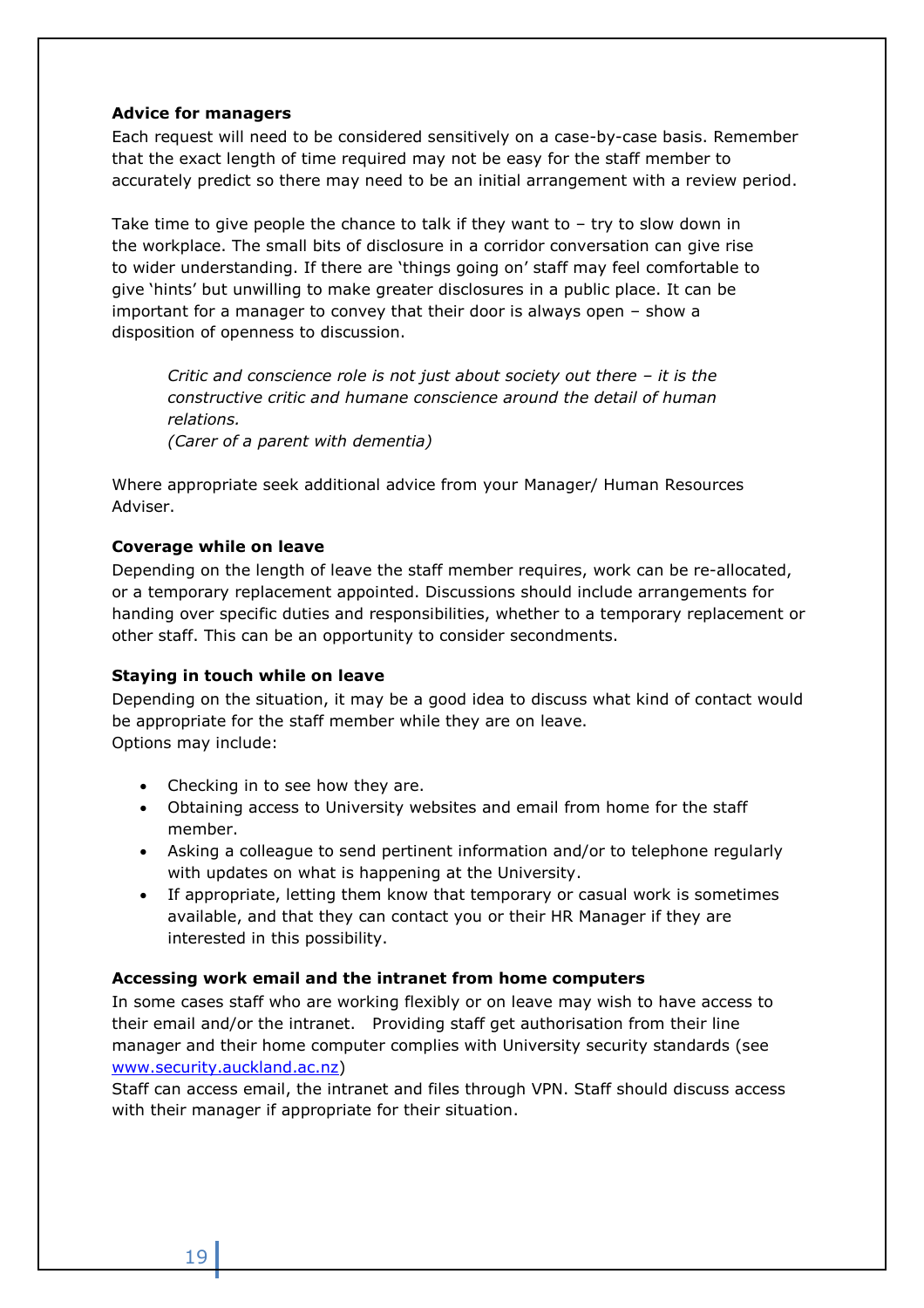Note: The University has a commitment to reducing the risk of Occupational Overuse Syndrome (OOS), so computers are expected to comply with all Health and Safety regulations for appropriate computer use.

## **Entitlement to benefits while on leave**

## Southern Cross Healthcare Plan

Contributions through the University group scheme can be maintained on the discounted premium received while on leave. Staff need to contact Southern Cross on 0800 800 181 and arrange to be invoiced for premiums.

## Superannuation schemes

Staff participating in one of the University's superannuation schemes need to contact payroll to discuss what to do while on leave. The GSF (Government Superannuation Fund) requires contributions while on leave. Contributions while on leave are optional in the NZUSS (New Zealand University Superannuation Scheme).

KiwiSaver does not require contributions from staff on leave but you do need to contact the scheme provider to discuss this with them.

## **[A Guide for Carers,](http://www.msd.govt.nz/documents/what-we-can-do/community/carers/carers-brochure-english.pdf) He Aratohu ma nga Kaitiaki**

This resource provides practical help for Carers including financial help available from government and other agencies.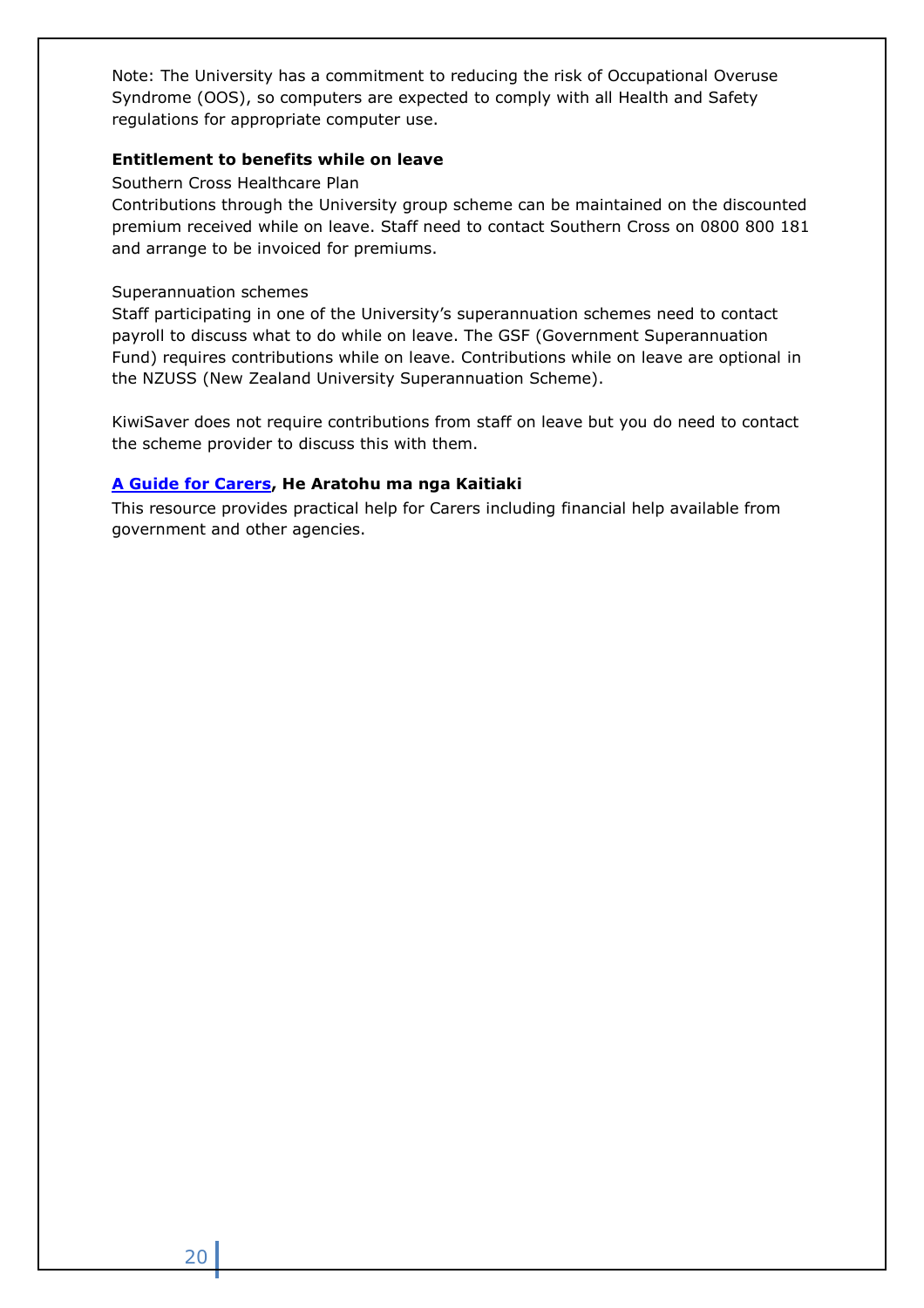# <span id="page-20-0"></span>**SECTION SIX: Returning to work after long term leave**

When returning to work after a period of long term leave there are a number of things to consider:

- Giving notice of your return to work. To enable the University to plan appropriate staffing levels it would be helpful to provide as much notice as possible.
- The basis on which you want to return to work full or part-time flexible work options.
- Re-orientation to your department/work area.

*I have been able to undergo a gradual transition back into the workplace from one day a week through to three days. This period of time has been conducive not only to supporting my daughter (back into school and ensuring she gets to all the regular follow-up appointments she requires) but it has also been conducive to my own well being and I've noticed the difference in how I can reassess work/life balance feeling stronger and able to look ahead to the next transition considering possibilities that would have seemed impossible before.* (Carer of child with medical issues)

## **Fulltime vs part-time**

Circumstances permitting, staff returning to work may be able to work reduced hours or part-time. This will be considered on a case-by-case basis by managers and Human Resources. Again, staff need to provide one month's notice in writing but ideally as much as possible to be considered for part-time employment.

*Going back into a supportive team has also been a major factor in being able to look positively at my career and professional development opportunities.* (Carer of child with medical issues)

## **Considerations for managers**

Survey information has indicated that staff place a very high value on the support provided by managers to ease their transition back into work. It is recognised that supportive managers and colleagues will have far greater impact on the quality of working experience than other forms of formal assistance through policies.

Welcoming staff members who have taken longer term leave back into the workplace is an important way of acknowledging their value. How this happens will require sensitivity depending on their individual circumstances, especially if the person being cared for has died. [Refer to Appendix 1 "Supporting a bereaved colleague: A Guide for Heads of Departments, Managers and Supervisors".]

Managers should provide induction for staff who have been away for three months or longer. This should include introductions to new staff who have been employed since the staff member has been on leave, information about new IT systems which may have been introduced, timetabling changes, and any new policies, and procedures. Depending on the length of leave, it may be appropriate to attend training at SODU or CAD to refresh skills.

If "Welcome to the Faculty/Service Division" seminars are held for new staff, returning staff may appreciate an invitation to meet new staff from outside their department.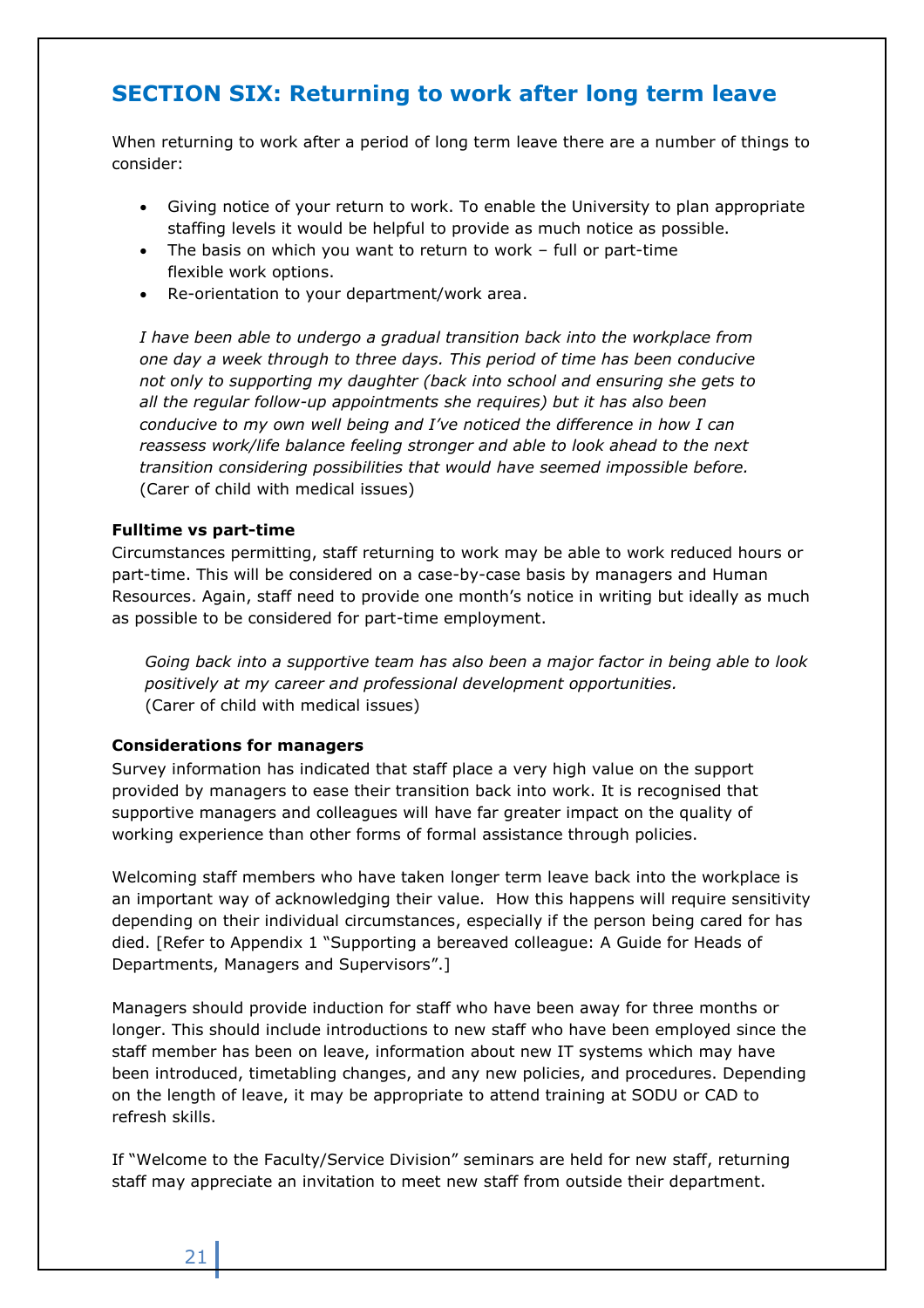# <span id="page-21-0"></span>**SECTION SEVEN: Caring for the Carer**

Depending on the situation, it is not unusual for the person who is taking on a Carer responsibility to experience a range of emotions and feel stressed or daunted at the prospect. It is also difficult to predict what the short or longer term impact will be on the Carer's own health and lifestyle.

*When there is a warm, collegial and reciprocal atmosphere people are often pleased to be asked [to assist] and welcome the opportunity to return favours.*

(Carer of a parent with dementia)

Without good networks Carers, especially those who have taken longer term leave, can experience feeling isolated and stressed. It is important that they know how to access support and services needed to undertake their role (refer to Section One) and also to maintain their own health and wellbeing.

*It is important to be particular and well organised, eg, normal things like cooking. It is very important to be reflective and take time to think 'Is this right?' Is this working for us?' Otherwise quite quickly things can become overwhelming.*

*Always have a back-up plan if things don't work. Pool people you can draw on – when you need specialist support there may not be many you can use.* (Carer of a teenager who lives with a disability)

The following resources may provide support and information to assist the Carer gain support for themselves in managing the different stages of caring.

Take all the help that people offer and don't get caught up on reciprocity at *this stage.* (Carer of child with medical issues)

## **University of Auckland Employee Assistance Programme (EAP)**

As part of the University Health and Wellness Strategy, EAP provides 24 hour access to a confidential, professional service to support and guide staff through personal or work problems.

Staff facing difficult circumstances or decisions, personally or at work, can access EAP directly for help to work towards finding a personalised solution and peace of mind.

EAP recognises the reality of human problems in the workplace and acknowledges that most difficulties, including relationship issues, job and career issues, and emotional and family problems, are responsive to treatment.

The EAP service is free and is available to all staff except casual employees. The service is totally confidential and voluntary.

For further information about the Employee Assistance Programme and the services they offer, please visit [www.eapservices.co.nz](http://www.eapservices.co.nz/) or phone 0800 327 669.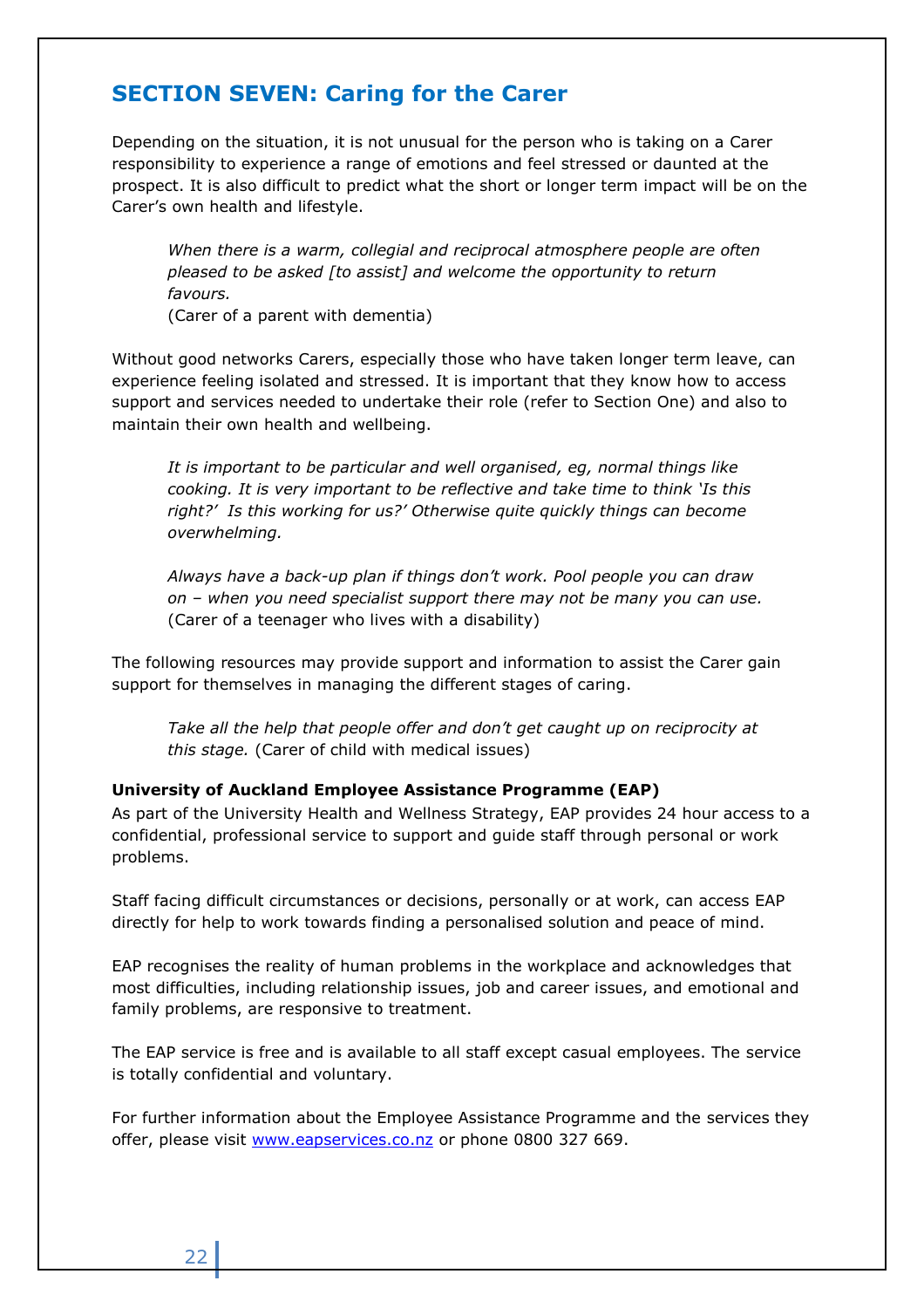## **Carers NZ**

Established in the early 1990s by family Carers, Carers NZ is now a national registered charity which provides information, advice, learning and support for families with health and disability needs. [www.carers.net.nz](http://www.carers.net.nz/)

## **A Guide for Carers, He Aratohu ma nga Kaitiaki**

This is a useful resource which provides practical help for people caring for family or friends who are older or have ill health, a disability or a mental health, alcohol or other drug issue. This [Guide](http://www.caringforcarers.org.nz/) also provides a section on taking care of yourself which includes options for support.

*Towards the end of the treatment period I was low in resources and sick leave. Close friends were worried about me losing perspective and advocated taking action and applying for leave in order to and help my daughter recover from her illness and to regain my own well being. I looked at the University of Auckland policy on flexible work and used this to apply for a period of leave, which was granted.* (Carer of child with medical condition)

## **Care for the Carers, National Health Committee Consultation**

This booklet was produced by the National Health Committee (NHC) who looked at what could make life easier or more difficult for those who care for people with disabilities.

The booklet describes what Carers do and what they need, suggests what is hindering them from having those needs met and provides some strategies for meeting those needs. (1998) Access the booklet here [Caring for Carers.](http://www.caringforcarers.org.nz/)201

## **Parent to Parent**

[Parent to Parent](https://parent2parent.org.nz/) is a support and information network for parents of children with special needs. Support is provided voluntarily by trained support parents who have a child with the same or similar needs.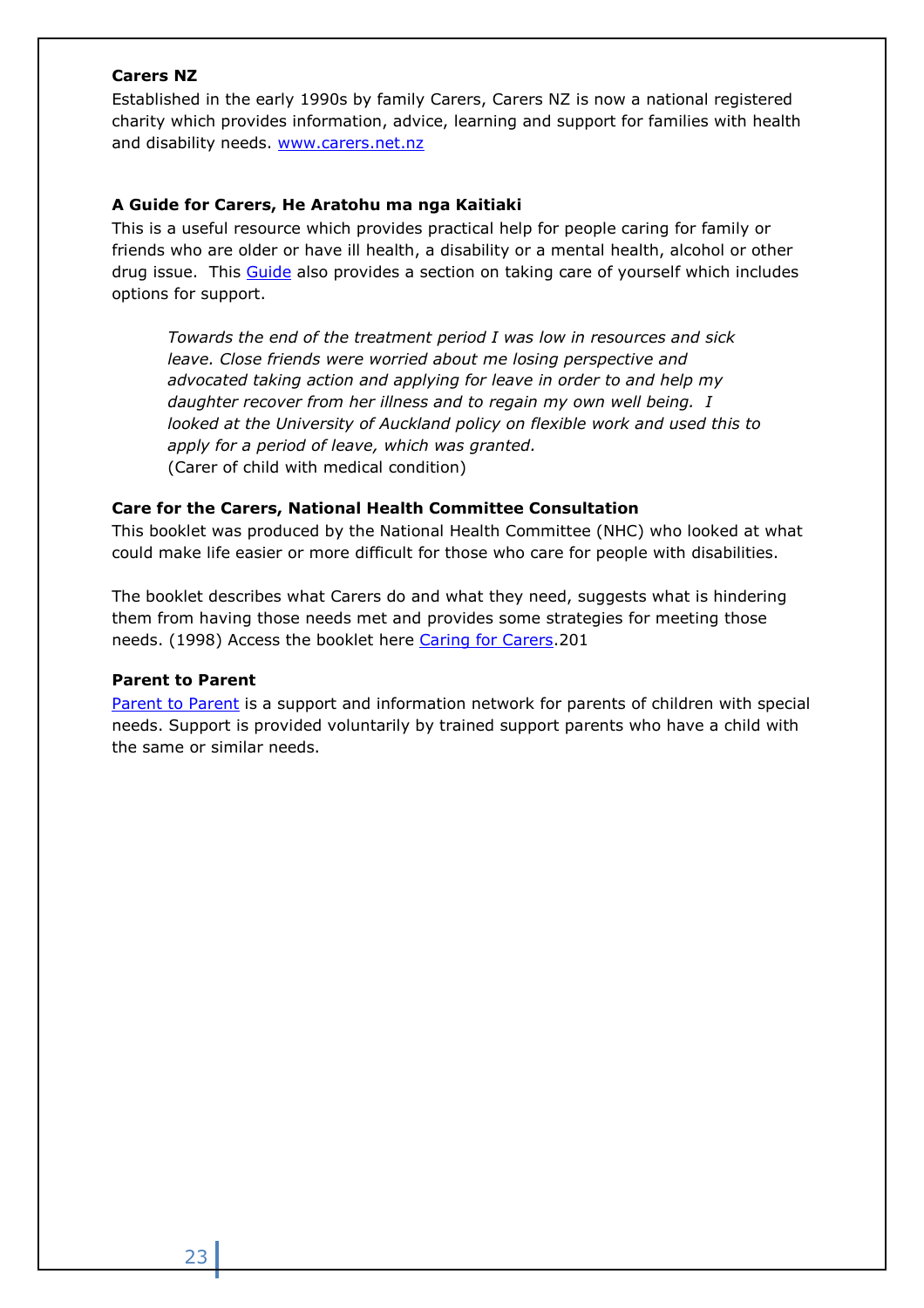# <span id="page-23-0"></span>**SECTION EIGHT: Research and Publications**

This section provides links to research and publications that are relevant to the Carer role.

#### **Publications:**

**Ministry for Social Development** *The New Zealand Carers' Action Plan 2014-2018* is part of a wider government process to improve the choices of parents and other informal Carers so they can better balance their paid work, their caring responsibilities and other aspects of their life. See **Action Plan** 

#### **Responding to an aging academic workforce**

Universities New Zealand - Te Pōkai Tara commissioned Business and Economic Research Limited (BERL) to analyse the academic workforce, identify possible scenarios for the future and present the universities with options and recommendations to prepare for these changes. BERL's report, entitled *Academic Workforce Planning - Towards 2020*, is the latest contribution to a wider academic workforce planning project. A summary of key findings from the BERL report and the report in its entirety may be downloaded from the Universities NZ Website [\(www.universitiesnz.ac.nz\)](http://www.universitiesnz.ac.nz/).

#### **Research reports related to the experiences of Carers in New Zealand:**

**The** [Experiences of Informal Caregivers](https://www.nzma.org.nz/journal/read-the-journal/all-issues/2010-2019/2010/vol-123-no-1317/article-jorgensen) in New Zealand (January 2009) Jorgensen, D. Parsons, M. & Jacobs, S. The Carers Assessment of Needs Study, carried out by Dr Diane Jorgensen of Auckland University's School of Nursing during 2007/2008, is one of the largest qualitative studies about Carers in the world. It was undertaken with help from national non-profit Carers NZ, which enlisted Carers to participate.

**The [LiLACS](https://www.fmhs.auckland.ac.nz/en/faculty/lilacs/research/publications.html) NZ longitudinal study** was started in 2010 by the School of Population Health at the University of Auckland and is ongoing. It is a world leading research programme that aims to determine the predictors of successful advanced ageing and understand the trajectories of health and wellbeing in advanced age.

The study has produced numerous reports about both the care and carers of the elderly.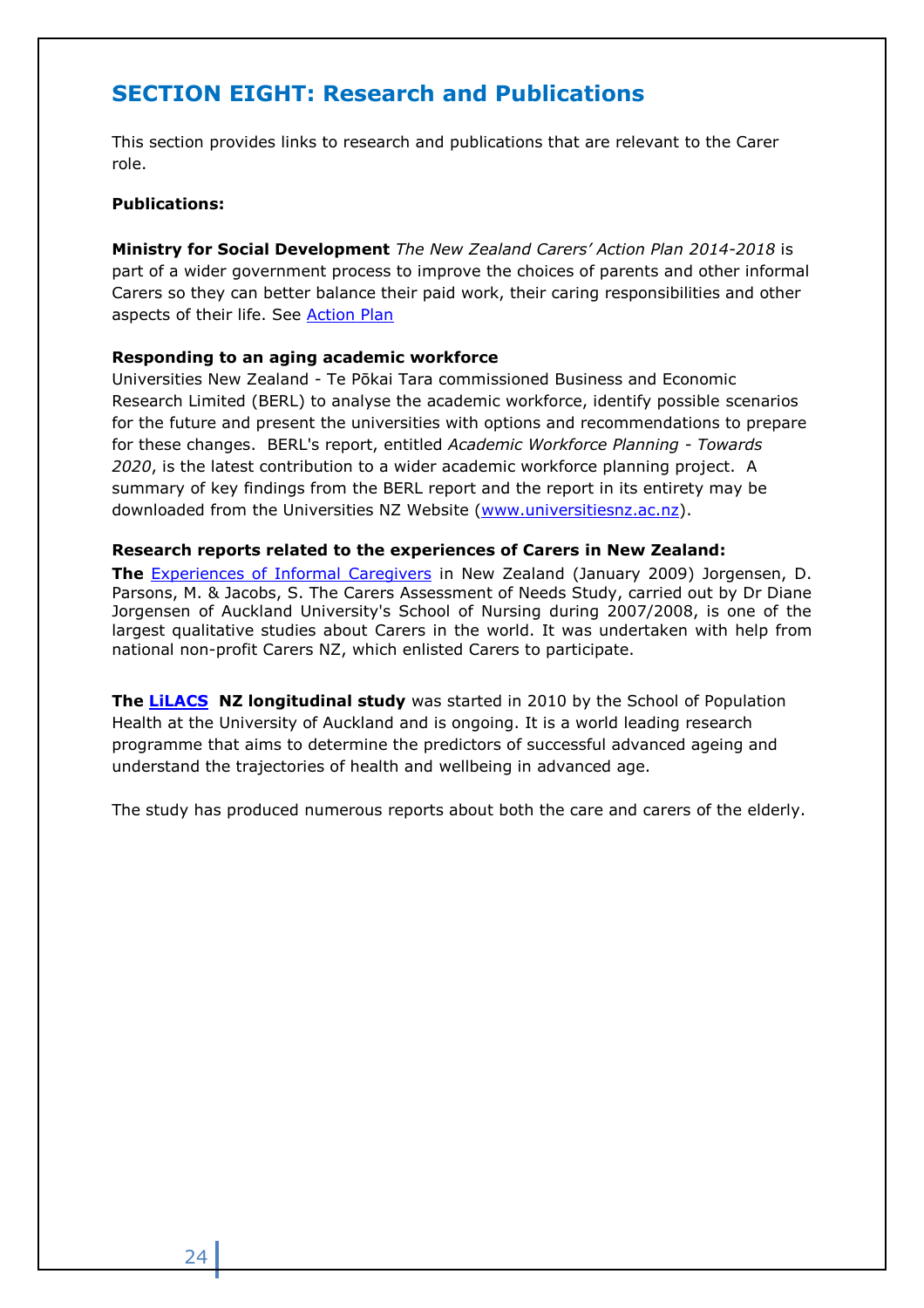# <span id="page-24-0"></span>**SECTION NINE: Frequently asked questions**

- Q. **How can I find out what benefits I am entitled to?**
- A. Ask your manager, contact Human Resources, the Equity Office or use the resources in this toolkit.
- Q. **I am a Carer and am finding it very difficult to manage my current situation. Where do I go for help?**
- A. In addition to Carers New Zealand and the other sources above, you may also wish to contact EAP for assistance 09 3582110.
- Q. **Are there specific policies at the University that cover Carer responsibilities?**
- A. There are several relevant policies. The Equity Policy and the Work, Life, Family and Carer Policy both confirm the University's commitment to supporting Carers. The Flexible Work Policy contains provisions to enable Carers to modify work arrangements and the Academic Timetabling Policy provides the opportunity for Carers to request that their significant caring responsibilities be taken into account in timetabling.
- Q. **My manager and I are having difficulty coming to an agreed arrangement. Who can assist us?**
- A. Your HR manager or the Equity Office can provide advice.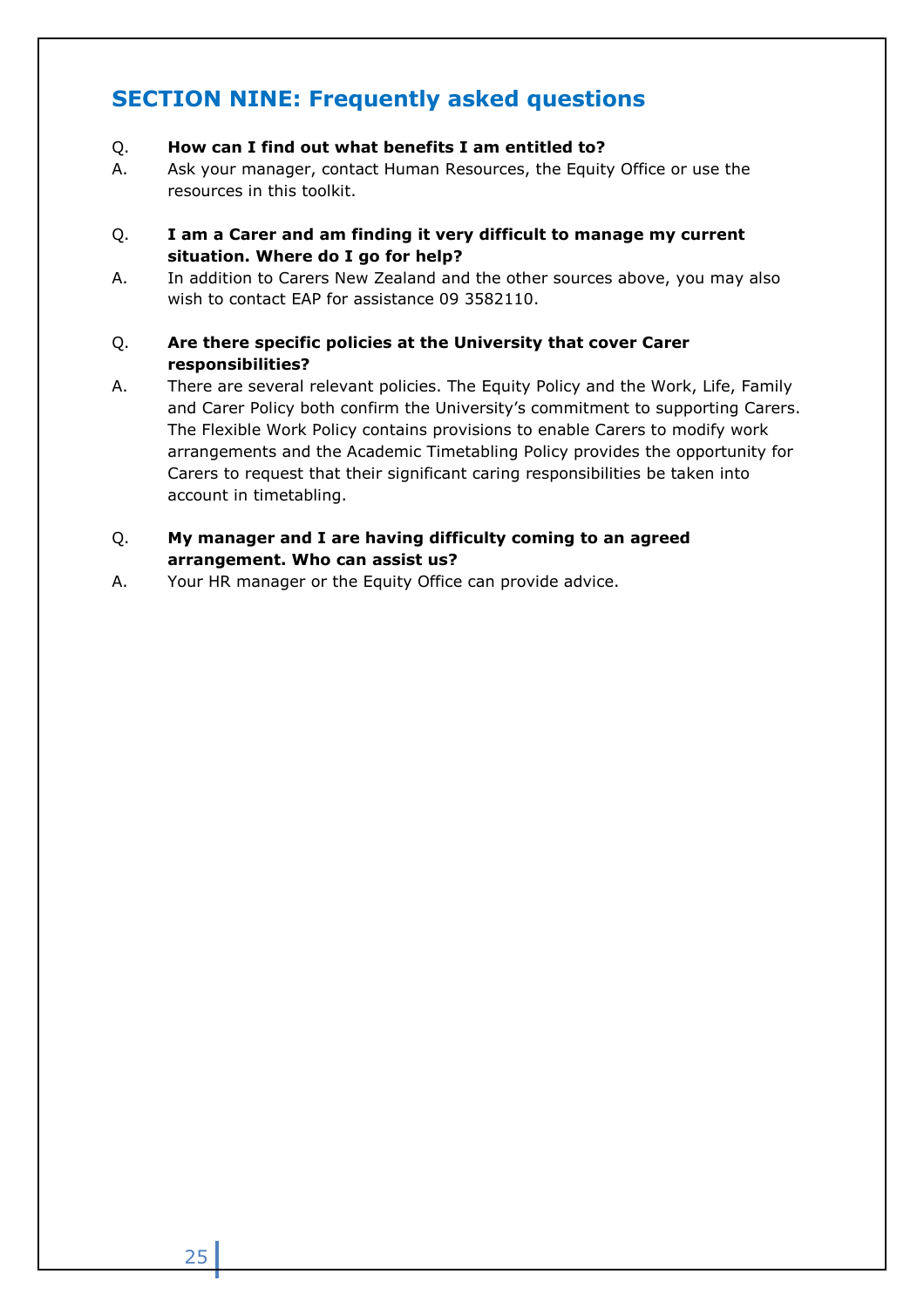# <span id="page-25-0"></span>**APPENDIX ONE: University Contacts**

## 1. **The Equity Office – Te Ara Tautika**

The Equity Office leads the University of Auckland's commitment to be a fair and inclusive place to study and work. Our work includes strategy, policy, projects, advice information, networks and events. Visit [www.equity.auckland.ac.nz](http://www.equity.auckland.ac.nz/) or contact:

Cathie Walsh Staff Equity Manager Phone: + 64 9 3737599 ext 87844 Email: [cathie.walsh@auckland.c.nz](mailto:cathie.walsh@auckland.c.nz) Physical address East Wing Clock Tower Bldg 119 Room 110

2. **Human Resources** are concerned about any issues that affect staff and will do what they can to assist.

Phone: + 64 9 373 7599 ext 83000 Facsimile: + 64 9 373 7454 Email: [askhr@auckland.ac.nz.](mailto:askhr@auckland.ac.nz) Postal Address Human Resources The University of Auckland Private Bag 90219 Auckland, New Zealand

#### 3. **The University of Auckland Employee Assistance Programme (EAP)**

As part of the University Health and Wellness Strategy, EAP can provide you with 24 hour access to their confidential, professional services which can support and guide you through your personal or work problems.

The EAP service is free and is available to all staff except casual employees. The service is totally confidential and voluntary.

For further information about the Employee Assistance Programme and the services they offer, please visit the [www.eapservices.co.nz.](http://www.eapservices.co.nz/) Alternatively, you can contact them directly, Employee Assistance Programme Phone: 0800 327 669.

## 4. **TEU Branch Organisers**

The Tertiary Education Union Phone: +649 8158029 Email: [teu@teu.ac.nz](mailto:teu@teu.ac.nz) PO BOX 52066, Kingsland, Auckland 1352 or 4 Western Springs Road, Morningside, Auckland 1021.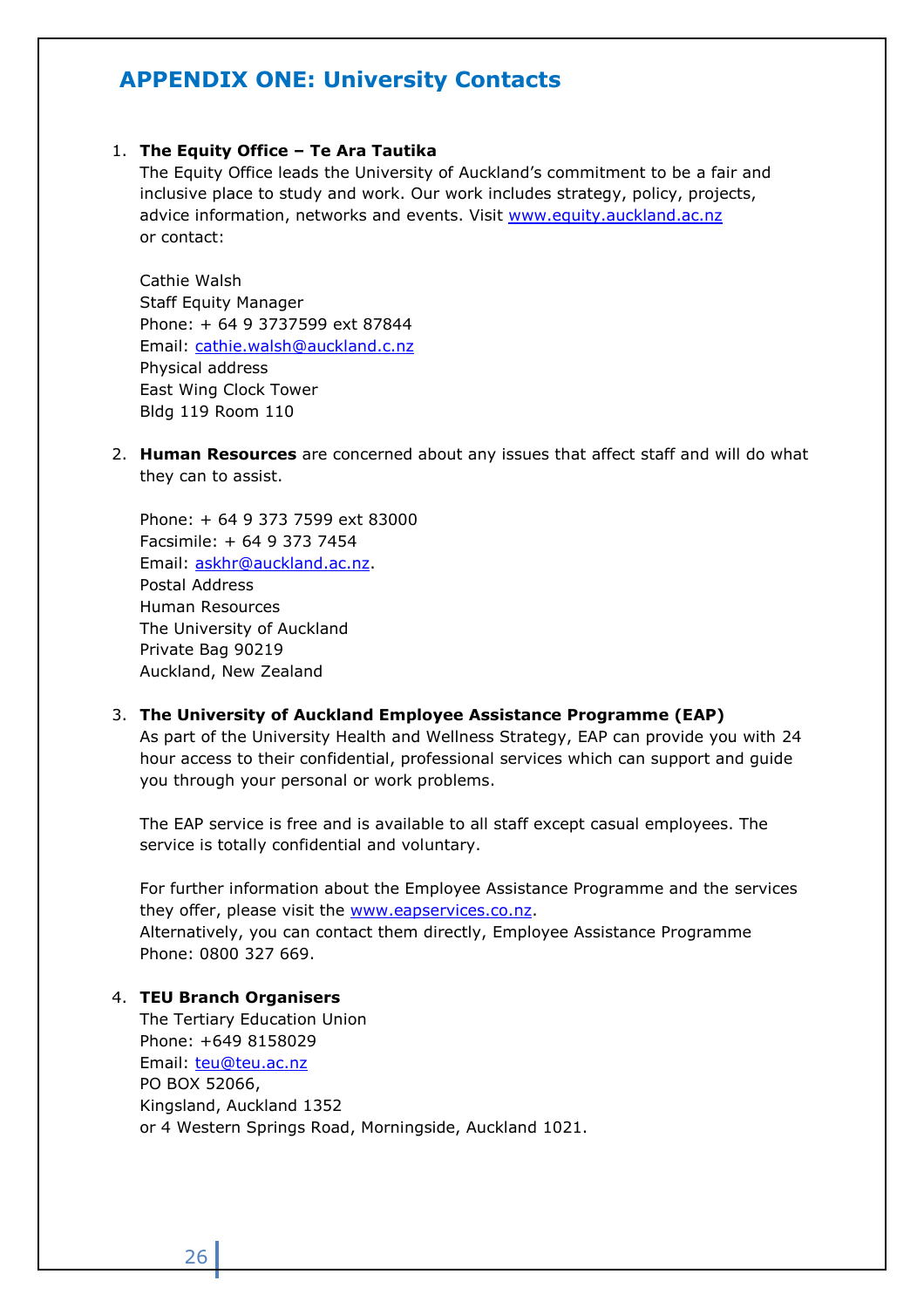# <span id="page-26-0"></span>**APPENDIX TWO: Supporting a bereaved colleague**

#### **A Guide for Heads of Departments, Managers and Supervisors**

#### **As a manager or supervisor:**

The way you respond a bereaved employee can have significant effect on their ability to cope with the process of grief. Responses to loss are very individual. Some people want to withdraw from their responsibilities for a time. Each will find his or her own means of coping, and we cannot assume that we know what is best for the bereaved person.

The death of a loved one often makes the bereaved person feel that their own life is out of control. Whilst your support is needed and your advice may be valued, they may not want you to talk over and decide what kind of assistance they need and should be given. So ask the staff member what they feel is needed, how you can help, and whether any temporary change in their responsibilities would ease the inevitable strain they are experiencing. For example, an employee whose job involves a lot of contact with people may not be able to face too many strangers and may appreciate being able to withdraw from the front line occasionally. (Remember to acknowledge the efforts of other staff members who fill in for their bereaved colleague when needed.)

Ease up on deadlines for the time being, and make it clear that you know they may need more time to get things done. There may be days when the person needs privacy, eg, the chance to sit behind a closed door with a diverted phone or to go home early.

Be aware that there may have to be significant changes in the staff member's lifestyle. There could be problems in practical areas such as transport to and from work, or childcare arrangements. They may need assistance and some flexibility in working hours and conditions to accommodate these changes. Ask what they need and give them all the practical help that you can. The University may seem a very bureaucratic and distant establishment to a bereaved staff member, and you can help to overcome this by ensuring they get the support they need.

Remember that as manager or supervisor you also have a role to play in showing the other staff members in your department how they can be of help to their colleague, and it is important that someone senior takes responsibility for informing the staff of what has happened. The staff member's privacy is to be respected, but one of the hardest things for a recently bereaved person is finding a way of telling other people of their loss.

Above all, do not inhibit the right and need of the person to express their grief. Attempting to bottle up pain can cause the person to become alienated from their workplace and could even lead to the resignation of a valuable staff member. Do not presume that after a finite period the employee will revert to "normal". They have undergone an experience which may have changed their life forever, and their outlook and attitudes to many things will have altered.

If the bereaved employee is from another cultural group to your own it is important to find out about any practices and responsibilities that may require additional considerations. Please refer to the Bereavement / Tangihanga leave section under" on the Staff Intranet under [Types of leave and how to apply.](https://www.staff.auckland.ac.nz/en/human-resources/leave/types-of-leave-and-how-to-apply.html)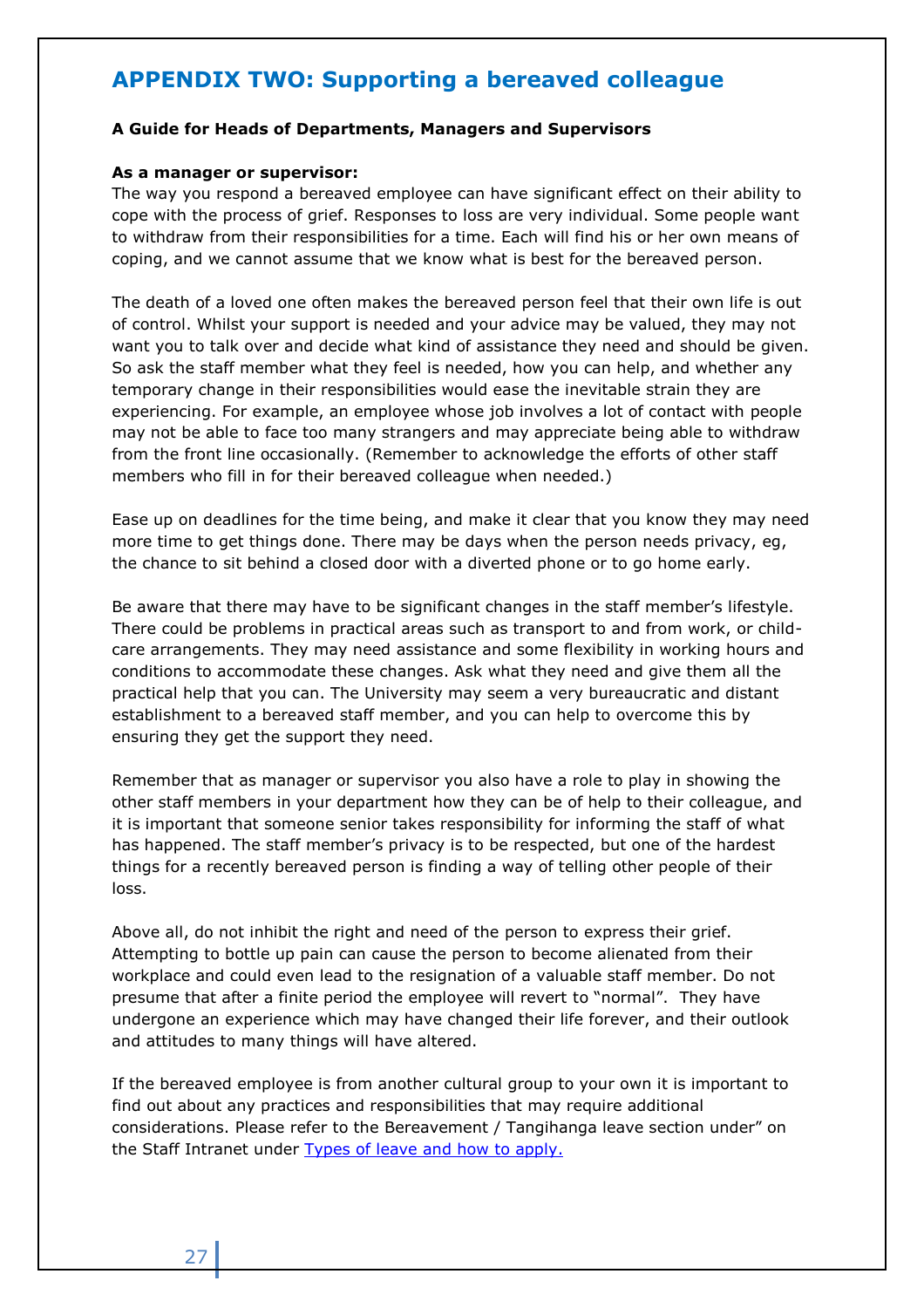## **Funerals**

When a colleague suffers a personal bereavement, it can be difficult for people in the department to decide whether or not they should attend the funeral. They are often unsure of just how close their relationship is to their colleague and wonder if their presence would be appropriate. In fact, it is most important that work colleagues, including the head of department do consider attending the funeral or memorial service if it is not a private one. Your presence may appear to go unnoticed; nevertheless you will have played your part in the ceremony and visibly shown your support for your bereaved colleague.

If the person who has died is from a different religious or cultural group than your own, you may feel nervous about the protocol attached to the ceremony, but this should not put you off. You will find that friendly and supportive guidance is readily given on these occasions and your attendance will be all the more appreciated. (For information relating to Tangihanga refer to "[Tikanga Whakaaro](http://www.gettextbooks.com/isbn/9780195582123) Key Concepts in Maori Culture" by Cleve [Barlow](http://www.gettextbooks.com/author/Cleve_Barlow) *Paperback*, *208 Pages*, *Published 1991 by Oxford University Press, Usa)*

Make sure that information regarding the ceremony is conveyed to others in the department, as well as to other University colleagues who have had some close connection with the person concerned. Encourage fellow staff to make personal contact with their bereaved colleague and to express their support and sympathy by sending cards or flowers. In some instances, there may be especially tragic or traumatic circumstances surrounding the death. In such cases it is suggested that the department approach the University's counsellors or chaplains for support.

## **Support**

Even in less harrowing circumstances, it may be helpful to recommend to your bereaved colleague the resources that are available within the University. This could be appropriate at the time of crisis or possibly a few weeks or months later, when life in the department has resumed normality. Your colleague may find it helpful to seek support beyond that which family and close friends are able to give.

You may also find aspects of your colleague's grief difficult to cope with, possibly because it brings back to the surface some past sorrow of your own. You may question whether your words and attempts at being supportive are in fact adequate. It may not be appropriate to discuss these doubts with others close to the situation. However it might help to talk with a counsellor or EAP yourself, or do some reading to find a broader understanding of the issues involved when faced with bereavement.